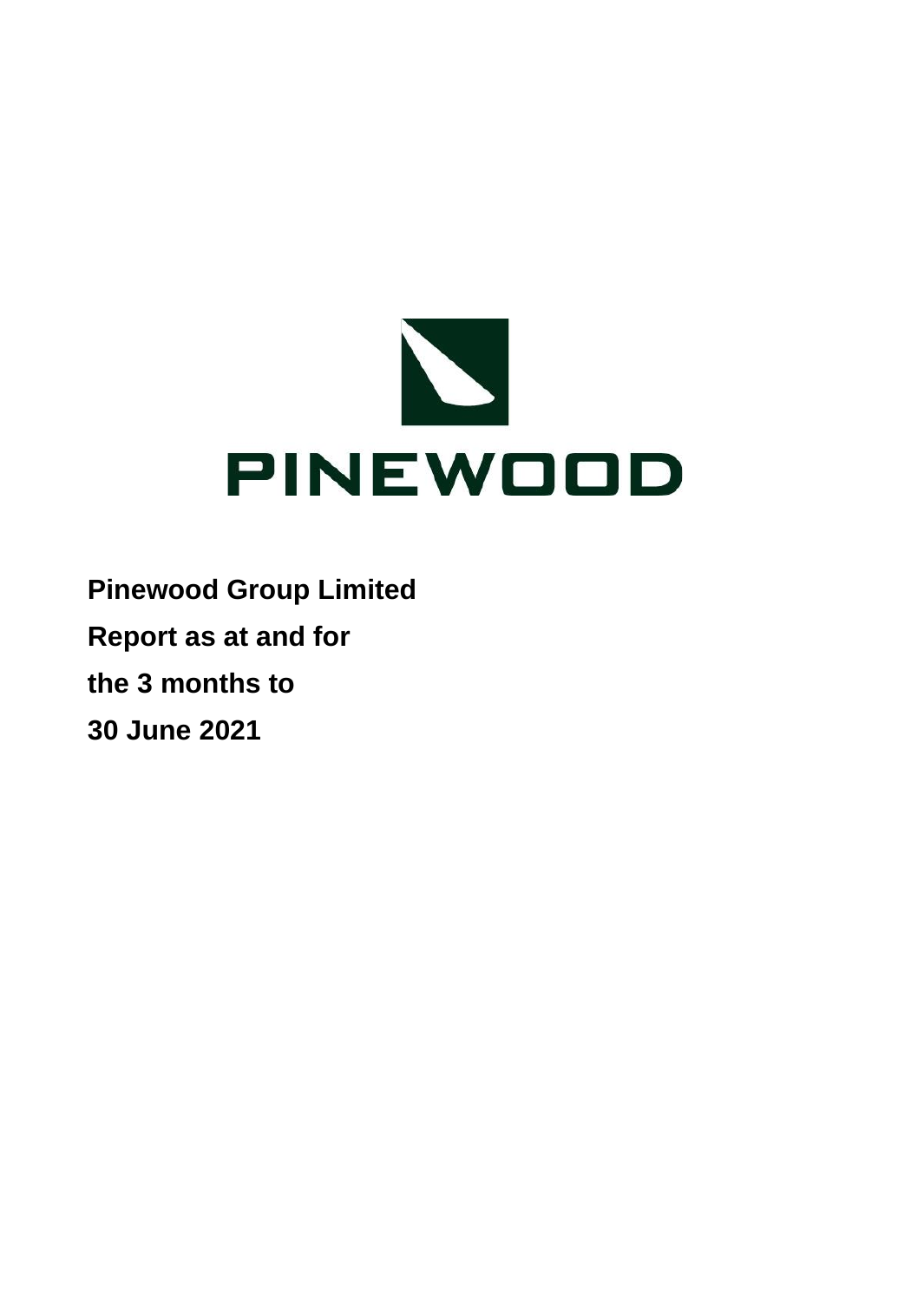## **First quarter highlights**

## **Operational and industry highlights**

- The BFI reported that the combined UK film and high-end television ('HETV') production spend reached record highs in H1 CY21 totalling £3.6 billion from 300 productions; more than four times higher than that reported in H1 CY20
- Both studios remain fully operational, with 16 productions on-site, of which 8 are shooting. Activity in the ancillary businesses (TV studios and Post-Production) has returned to normal levels
- The Group has delivered a solid set of results, with turnover up by 12% to £24.4 million (Q1 FY21: £21.9 million) and Adjusted EBITDA of £14.9 million (Q1 FY21: £14.9 million) in the 3-month period to 30 June
- As announced in June, the Group returned £548k of funds claimed in FY21 under the Government's Coronavirus Job Retention Scheme ('CJRS') which related to retained employees

## **Strategic highlights**

Expansion projects progressing:

- Real estate optimisation ("REO"): construction of five new stages at Pinewood West, pre-let to Disney, is progressing well, with the steel frames now complete and cladding commenced. Delivery of the stages is expected in H1 CY22
- Shepperton expansion: the Group expects to start construction of three sound stages and other production accommodation (c.170k sq ft), together with a six-acre backlot, within the next three months. A fixed priced construction contract has been offered by a reputable contractor and is currently being evaluated
- Pinewood East Phase 3: obtained detailed planning permission for four new sound stages, plus other production accommodation, for this final phase of development at Pinewood East

## **Financial highlights**

The table below provides an overview of key performance indicators for the period:

|                                | 3 months<br>ended 30<br><b>June 2021</b><br>£'000 | 3 months<br>ended 30<br><b>June 2020</b><br>£'000 |
|--------------------------------|---------------------------------------------------|---------------------------------------------------|
| Turnover                       | 24,446                                            | 21,915                                            |
| <b>Adjusted EBITDA</b>         | 14,950                                            | 14,895                                            |
| Adjusted EBITDA margin         | 61.2%                                             | 68.0%                                             |
| Cash generated from operations | 514                                               | 5,087                                             |
| Capital expenditure*           | (13, 838)                                         | (3,375)                                           |
| Adjusted net debt              | (467,897)                                         | (457,478)                                         |

*\* Capital expenditure represents the purchase of property, plant and equipment, intangible assets, and the investment in and repayments from participating interests, net of proceeds from sale of property, plant and equipment, intangibles, investments and participating interests*

## *Turnover*

With the prior year period impacted by the pandemic and the production hiatus, turnover has improved by £2.5 million to £24.4 million (Q1 FY21: £21.9 million), with activity returning to normal levels across the business. The improvement in activity was partially offset by a fall in studio resale income and International revenues following the cessation of the sales and marketing arrangement with the Atlanta studios in October 2020.

## *Adjusted EBITDA*

Despite the increase in turnover and profitability from the return of TV and Post-Production, Adjusted EBITDA at £14.9 million (Q1 FY21: £14.9 million), was level with the prior year period. The improved profits from these businesses have been partially reduced by the non-recurrence of cost savings and initiatives which were implemented in response to the pandemic. As announced in June 2021, this quarter sees the return of £0.5 million of those CJRS monies received in FY21 relating to the Group's retained staff, with a similar amount received in the prior period during the first lock-down last year.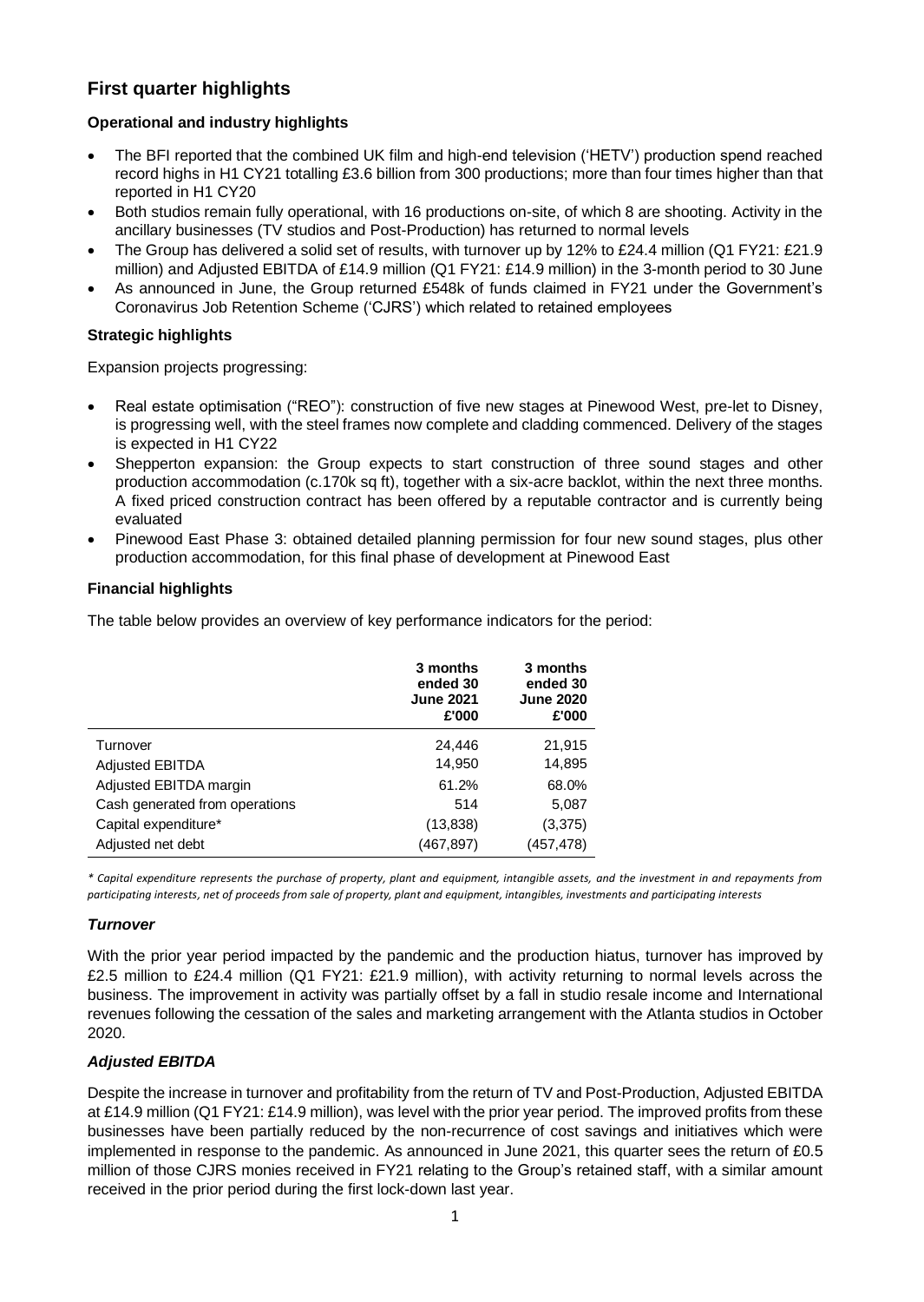Adjusted EBITDA has also been reduced by: (i) a slightly lower level of resale income; (ii) a £0.2 million smaller uplift from the application of FRS102 to certain indexation clauses of our long-term contracts; (iii) the cessation of the sales and marketing arrangement with the Atlanta studios, and (iv) an increase in headcount in our in-house property team delivering our studio expansion plans.

Adjusted EBITDA margin reduced to 61.2% (Q1 FY21: 68.0%) and includes the return of the CJRS receipts relating to FY21. The margin was particularly high in Q1 FY21, due to temporary savings and cost control measures implemented in light of the pandemic, and strong resales of production accommodation.

## *Reconciliation of profit after taxation to Adjusted EBITDA*

|                                                                              | 3 months<br>ended 30<br><b>June 2021</b> | 3 months<br>ended 30<br><b>June 2020</b> |
|------------------------------------------------------------------------------|------------------------------------------|------------------------------------------|
| Profit after taxation                                                        | 5,747                                    | 9,268                                    |
| Tax charge on profit                                                         | 3.080                                    | 2,463                                    |
| Net interest payable and other charges                                       | 3,286                                    | 2,484                                    |
| Depreciation of property, plant and equipment                                | 2,622                                    | 2,575                                    |
| Impairment of property, plant and equipment                                  |                                          |                                          |
| Amortisation of intangible assets                                            | 234                                      | 212                                      |
| (Profit)/ loss on disposal of property, plant &<br>equipment and investments | (19)                                     | (93)                                     |
| <b>EBITDA</b>                                                                | 14,950                                   | 16,909                                   |
| Adjusted items **                                                            |                                          | (2,014)                                  |
| <b>Adjusted EBITDA</b>                                                       | 14.950                                   | 14.895                                   |

\*\* See note 1 of the financial statements for details of adjusted items

## *Cash flow and capital expenditure*

The cash balance at 30 June 2021 was £282.1 million, having decreased by £15.5 million from £297.6 million since the start of the financial year. Cash generated from operations was £0.5 million, with a substantial proportion of cash receipts under the long-term contracts due in Q4 of each calendar year, and the return of the FY21 furlough monies this quarter. After interest and tax payments, the cash flow from operating activities totalled £1.5 million outflow. £13.8 million was spent on capital expenditure, in particular on our studio expansion programme and developing the five new stages at Pinewood West and undertaking enabling works at Shepperton North West. Finally, residual financing arrangement fees of £0.1 million were paid in the quarter.

Net cash generation declined by £15.3 million since Q1 FY21, with £10.5 million from increased capital expenditure. The remaining £4.8 million decline is due to a reduction in working capital of £4.6 million, a £0.1 million increase in tax payments and a £0.1 million payment of residual arrangement fees from the financing in January. The reduction in working capital is driven by: (i) the phasing-in of the two long-term contracts over the first half of FY21; (ii) a natural delay from the timing of VAT reclaims relating to capital expenditure as our studio expansion plans progress; and partially offset by (iii) a reduced level of resale-related payments in the period.

## *Adjusted Net debt and liquidity*

Adjusted net debt as at 30 June 2021 stood at £467.9 million, based on £750.0 million of senior secured notes and a cash balance of £282.1 million. Adjusted net debt at 31 March 2021 was £452.4 million, based on £750.0 million of senior secured notes and a cash balance of £297.6 million.

## **Paul Golding, CEO, commented**

The Group has made a good start to the year. Our UK studios remain busy with 16 productions, at various stages of development, currently based at Pinewood and Shepperton. Further, the recovery in our Post-Production and TV studio businesses to pre-pandemic levels has been encouraging. We consider that the outlook for the Group remains positive.

The next Investor update is scheduled for 17 November 2021.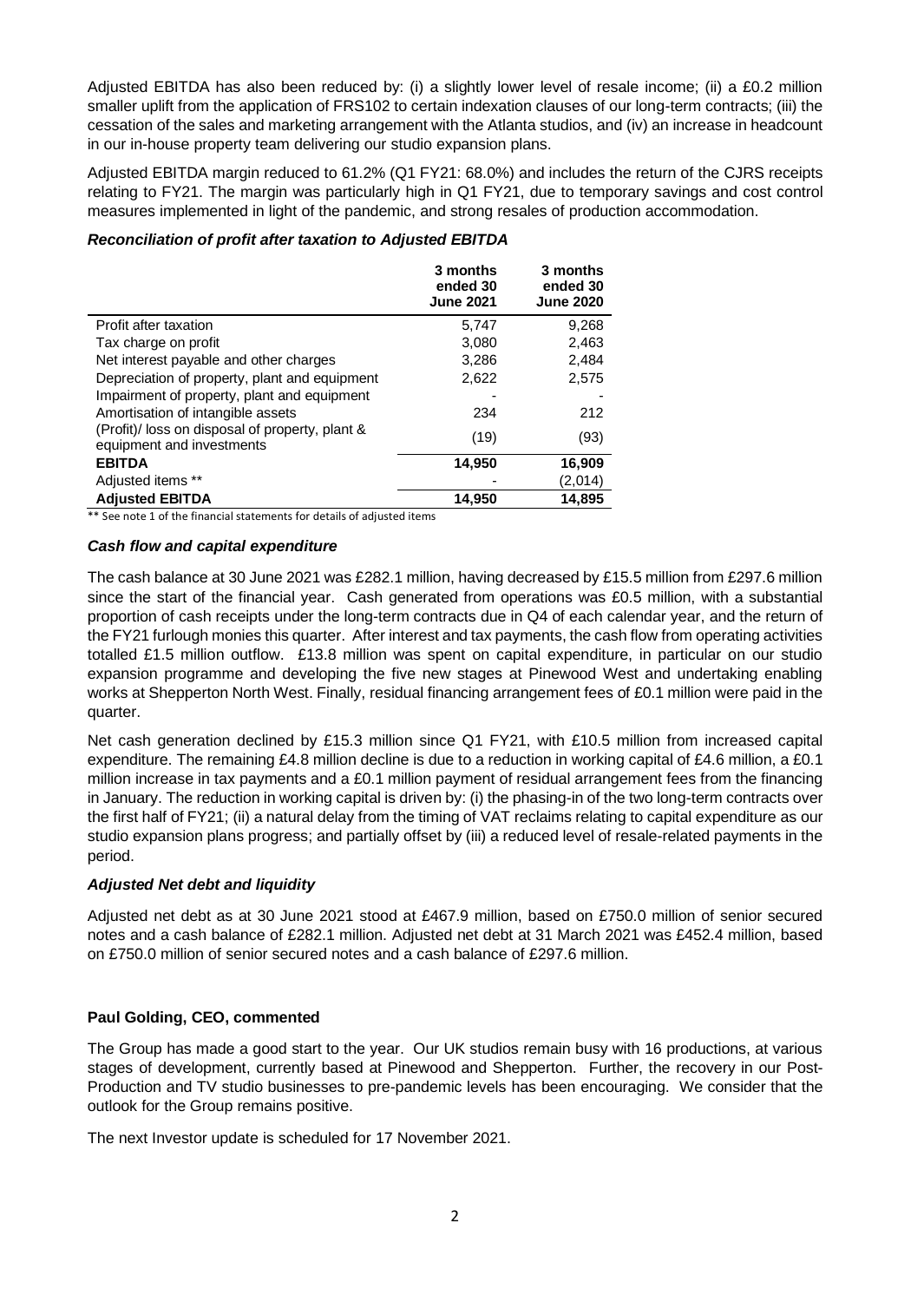#### **General information**

Pinewood is the leading independent provider of the real estate that is required for the production of film and television content. Founded in 1936 and headquartered in the United Kingdom, Pinewood owns premium, large-scale facilities also known as studios, for hosting film, television and other media productions. Our freehold studios are located in prime locations near London and make Pinewood a preferred choice for major film production companies. Pinewood branded studios have hosted over 2,000 films, among them 170 Oscar winners, 230 BAFTA winners and numerous blockbuster film productions with budgets of over \$100.0 million.

#### **Presentation of financial information**

Unless otherwise indicated, the financial information presented in this report is the historical consolidated financial information of the Group.

This report includes or derives information from the following financial sources:

- The unaudited consolidated financial information of the Group as of and for the 3 months ended 30 June 2021 ("Q1 2022", "Q1 FY22"), and the comparative period as of and for the 3 months ended 30 June 2020 ("Q1 2021" or "Q1 FY21"), prepared in accordance with FRS 102.
- The audited consolidated financial information of the Group as of and for the year ended 31 March 2021 ("FY21"), and the comparative period as of and for the year ended 31 March 2020 ("FY20"), is prepared in accordance with FRS 102. The financial year for the Group runs from 1 April following the previous financial year end to 31 March each calendar year.

#### **Further information for the noteholders**

This report was prepared in accordance with the indenture dated 25 September 2019 among Pinewood Finco PLC, as issuer, the guarantors named therein, Deutsche Trustee Company Limited, as Trustee, and Deutsche Bank AG London Branch, as security agent and as paying agent.

This report may include forward-looking statements. All statements other than statements of historical fact included in this report, including those regarding the Group's financial position, business and acquisition strategy, plans and objectives of management for future operations, are forward-looking statements. Such forward-looking statements involve known and unknown risks, uncertainties and other factors which may cause the out-turned results, performance or achievements of the Group, or industry results, to be materially different from any future results, performance or achievements expressed or implied by such forward-looking statements.

Such forward-looking statements are based on numerous assumptions regarding the Group's present and future business strategies and the environment in which the Group will operate in the future. Many factors could cause the out-turned results, performance, or achievements to differ materially from those in the forward-looking statements. Forward-looking statements should, therefore, be construed in light of such risk factors and undue reliance should not be placed on forward-looking statements. These forward-looking statements speak only as of the date of this interim report. The Group expressly disclaims any obligations or undertaking, except as required by applicable law and regulations to release publicly any updates or revisions to any forward-looking statement contained herein to reflect any change in the Group's expectations with regard thereto or any changes in events, conditions or circumstances on which any such statement is based.

The financial results presented in this presentation are preliminary and may change. This financial information includes calculations or figures that have been prepared internally by management and have not been reviewed or audited by our independent auditors. There can be no assurance that the Group's actual results for the period presented herein will not differ from the preliminary financial data presented herein and such changes could be material. This preliminary financial data should not be viewed as a substitute for full financial statements prepared in accordance with FRS 102 and is not necessarily indicative of the results to be achieved for any future periods. This preliminary financial information, and previously reported amounts, could be impacted by the effects of further review by the Board of Directors.

#### **Use of non-FRS 102 financial information**

This report contains certain non-UK GAAP and non-IFRS financial measures and ratios, including, Adjusted EBITDA, Adjusted EBITDA margin, Adjusted net debt, and certain other measures (collectively, "**Non-GAAP Measures**") that are not required by, or presented in accordance with UK GAAP, IFRS or the accounting measures of any other jurisdiction. In addition, where narrative information given in this report excludes the impact of adjusted items and, therefore, refers to non-GAAP measures, this is indicated in the information given.

In this report, "Adjusted EBITDA" is calculated as profit before interest receivable and similar income, interest payable and similar charges, tax charge/credit on profit/loss, depreciation of property, plant and equipment, impairment of long-term assets, amortisation of goodwill and intangibles, gain/loss on disposal of property, plant and equipment, gain/loss on disposal of participating interests and investments, and adjusted items.

In this interim report, "Adjusted EBITDA margin" is calculated as Adjusted EBITDA (which includes the impact of income from participating interests and based on financial statements prepared in accordance with UK GAAP) divided by turnover (which does not include the impact of income from participating interests).

In this report, "adjusted net debt" is calculated as debt, ignoring accrued interest and the unamortised loan issue costs, net of cash balances.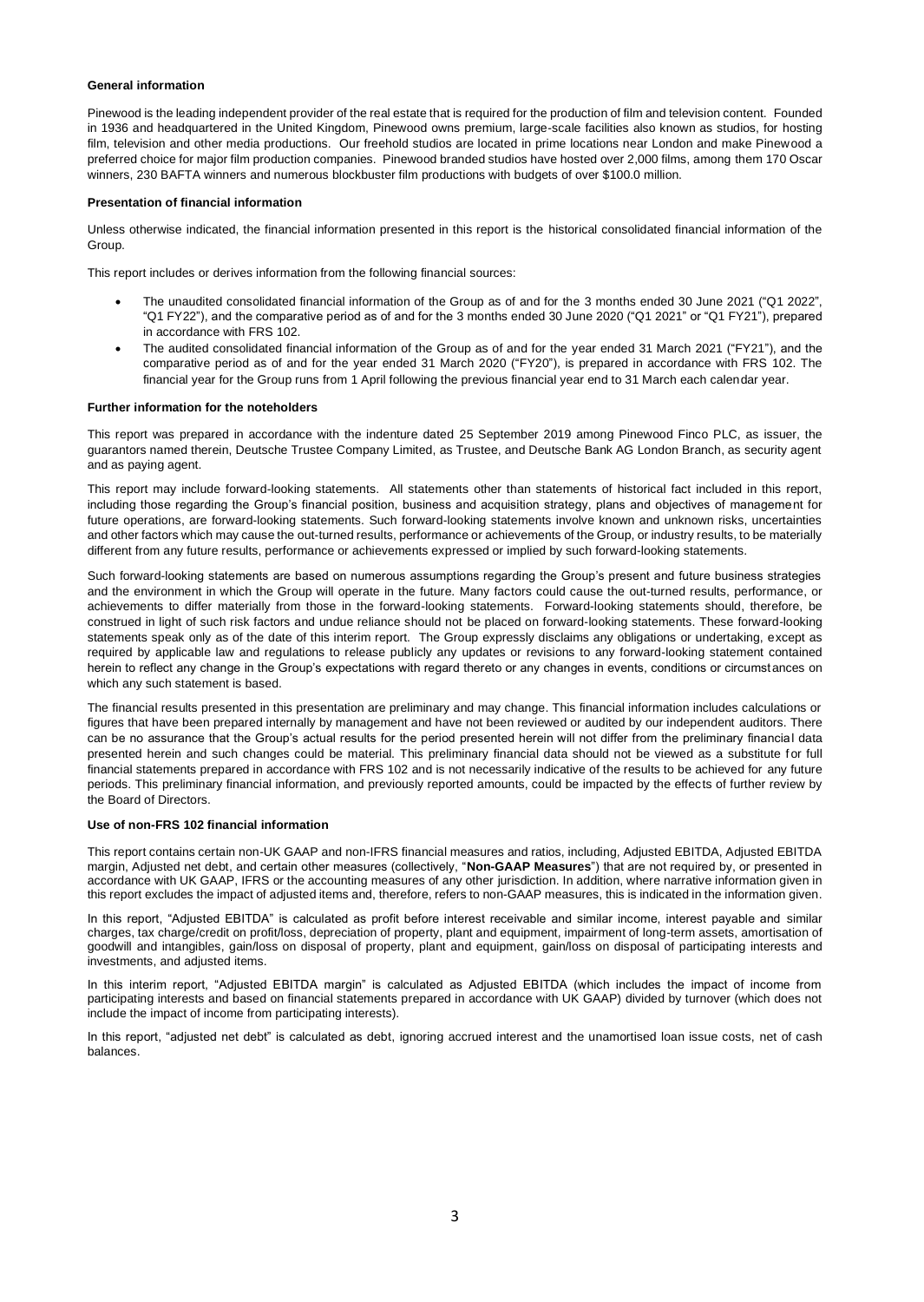## **Financial update for the 3 months ended 30 June 2021**

## **Group Statement of Comprehensive Income**

## *Turnover*

Turnover increased by £2.5 million to £24.4 million (Q1 FY21: £21.9 million), largely due to both the ancillary TV studios and Post-Production businesses having now returned to normal operating levels. During the production hiatus in Q1 FY21, two of the three dedicated TV studios remained empty until production scheduling resumed in July 2020, and similarly, Post-Production was impacted by delays in production scheduling.

UK studios continues to deliver stable income from production accommodation along with an increase in ancillary studio services income, now that productions have returned. This has been largely offset by lower resale income, due in part to the very full production schedules of our customers leaving little unutilised space available for rental to third parties.

The long-term contracts contain indexation provisions which, in accordance with FRS102, result in certain revenue being recognised on a straight-line basis over the initial term, rather than increasing each year. Consequently, revenue was adjusted upwards by £0.7 million (Q1 FY21: £0.8 million) compared with the contractual amounts due.

Revenue from International agreements has declined slightly, following the exit from the sales and marketing agreement with the studios in Atlanta in October 2020. Income continues to be generated from our agreements with studios in Toronto and the Dominican Republic.

## *Cost of sales*

Cost of sales expenditure increased by £1.3 million to £9.7 million (Q1 FY21: £8.4 million). The increase is a result of activity returning to pre-pandemic levels, with increased TV and energy costs supporting the increase in revenue, with energy charged under the two long-term contracts at cost, together with slight increases in other costs incurred in maintaining the site.

#### *Gross profit*

Gross profit at £14.8 million, was £1.3 million higher than prior year (Q1 FY21: £13.5 million). However, gross profit margin decreased by 1.4 ppt to 60.4% (Q1 FY21: 61.8%). The high level of production scheduling at the studios, has resulted in the reduced opportunity for generating resale income and a higher uptake of ancillary studio services, which are sold at cost.

## *Selling, distribution and Administrative expenses*

Selling, distribution and administrative expenses, together totalling £2.2 million, are slightly higher than the prior year (Q1 FY21: £1.9 million) with the increase relating to a small investment in the in-house team leading our studio expansion plans.

#### *Other operating expenses/income*

Other operating expenses of £0.5 million includes the repayment in June 2021 of those funds, granted throughout FY21 under the Government's CJRS, which related to our retained staff. In the prior year period, the Group recognised income of £0.5 million under the CJRS.

## *Operating profit*

Operating profit before adjusted items of £12.1 million (Q1 FY21: £12.2 million) was level with the prior year period, having worked to contain the financial impact of the pandemic last year and returning the CJRS funds for FY21 this year. Operating profit margin was 49.6% (Q1 FY21: 55.7%), although without the impact of the CJRS monies alone, in either year, would have been 51.7% (Q1 FY21: 53.6%).

#### *Income from participating interests*

The carrying value of the associate as at 30 June 2021 remains at its original cost of £nil, with the Group having recognised a share of results of £nil for the quarter, after equity accounting adjustments.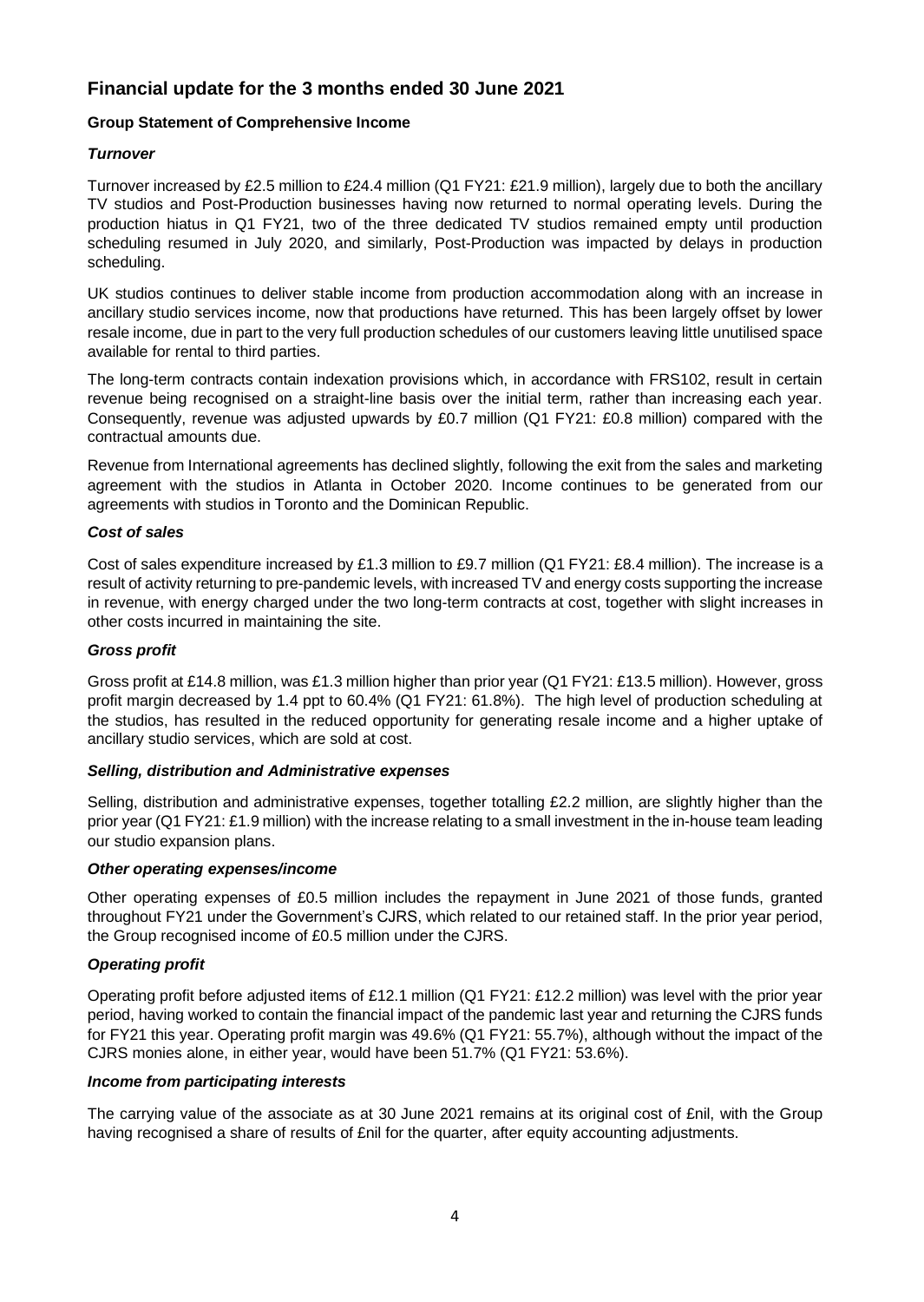#### *Interest receivable and similar income*

Interest receivable and similar income, which mainly comprises income earned on the loan to the Group's parent company, was £3.0 million (Q1 FY21: £2.9 million).

#### *Interest payable and similar charges*

Interest payable and similar charges increased by £0.9 million to £6.3 million (Q1 FY21: £5.4 million), following the financing in January 2021 which increased the principal of the 3.25% senior secured notes by £200.0 million. The prior year period had been impacted by a fair value charge on the Group's interest rate swaps, which did not recur in Q1 FY22.

#### *Tax charge on profit on ordinary activities\*\**

Excluding the impact of adjusted items, the tax charge on profit on ordinary activities increased by £1.0 million to £3.1 million (Q1 FY21: £2.1 million). The effective tax rate has increased markedly in the quarter to 34.9% (Q1 FY21: 21.4%), due to the main rate of UK corporation tax increasing from 19% to 25% from 1 April 2023; the 2021 Finance Bill is now substantially enacted and, therefore, the rates are now incorporated in the Group's deferred tax position.

\*\* Excluding adjusted items

## *Adjusted items*

The Group presents its results in the statement of comprehensive income to separately identify the impact of certain items ("adjusted items") in order to provide a clear and consistent presentation of the underlying operating performance of the Group. Adjusted items are transactions that are unusual in size or nature or have limited predictive value such as disposals, discontinued operations, impairments, certain fair value remeasurements and other significant items where the Group considers separate disclosure would be useful.

There are no adjusted items reported in Q1 FY22, compared with adjusted income of £1.6 million in Q1 FY21, being:

- **Gain on loan to participating interests** (£2.0 million): In June 2020, the step-up associated with the Group's investment in PMBS completed for £nil consideration. The Group also received additional loan notes from PMBS for £nil consideration. These were recognised on the balance sheet at a fair value of £2.0 million, resulting in a corresponding gain in the income statement; and
- **Tax charge** (£0.4 million): Arising on the item above.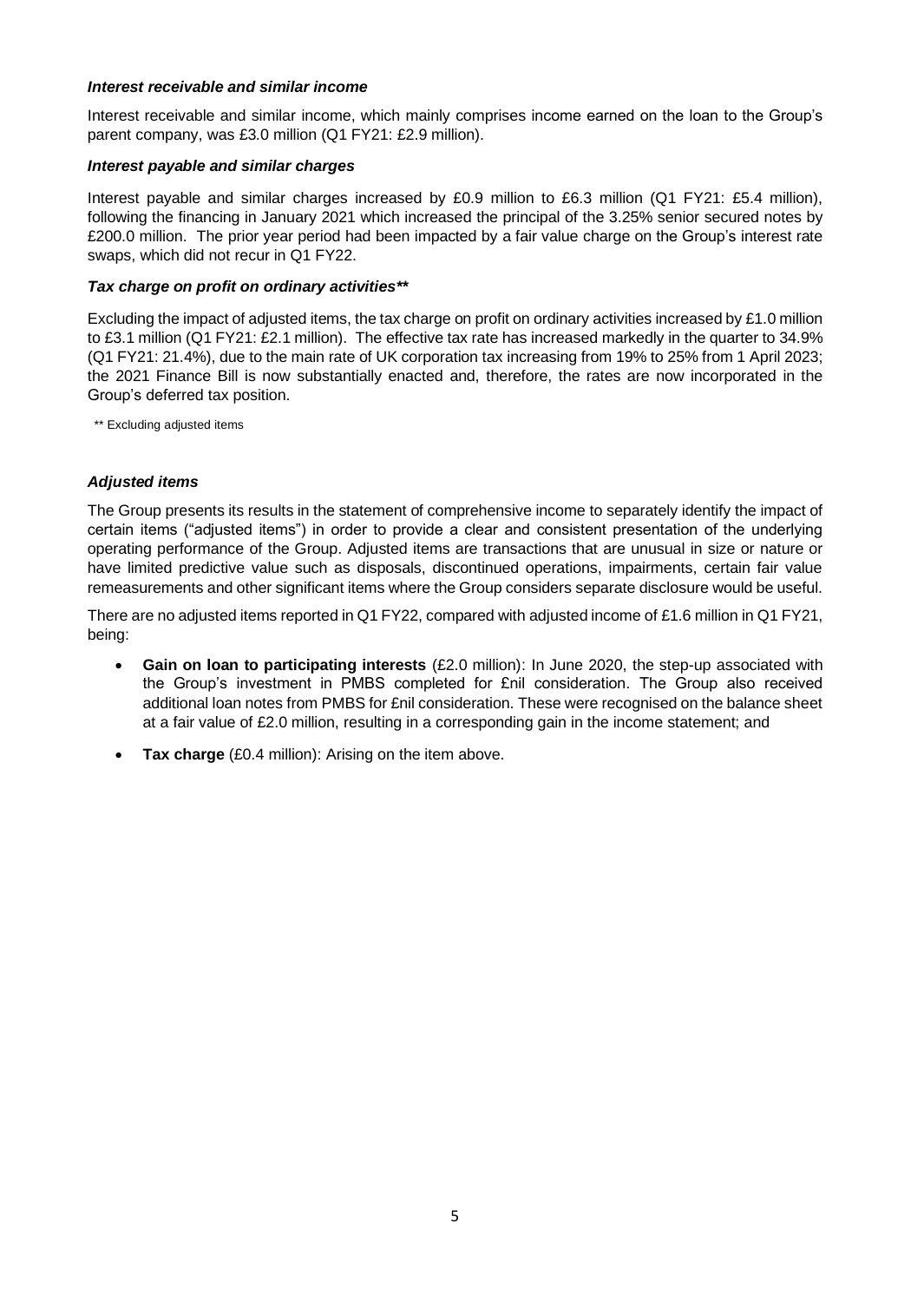## **Liquidity and capital resources**

## *Cash flow*

The cash balance was £282.1 million at 30 June 2021, having decreased by £15.5 million from £297.6 million since the start of the financial year.

#### *Net cash flow from operating activities*

Net cash flow from operating activities of a £1.5 million outflow (Q1 FY21: £3.2 million inflow), reduced quarter-on-quarter by £4.7 million. Before movements in working capital, cash inflows of £14.9 million (Q1 FY21: £14.9 million) were level with the prior year period.

The quarter-on-quarter decrease in operating cash flows is mainly due to a reduction in working capital of £4.6 million. This is driven by: (i) the phasing-in of the two long-term contracts over the first half of FY21; (ii) a natural delay from the timing of VAT reclaims relating to capital expenditure as our studio expansion plans progress; and is partially offset by (iii) a reduced level of resale-related payments in the period.

Net interest and tax payments of £0.4 million and £1.6 million respectively are, together, only £0.1 million higher than the Q1 FY21.

## *Net cash flow from investing activities*

Net cash outflow from investing activities was £13.8 million compared with £3.4 million in Q1 FY21. Expenditure in the period largely relates to the continued development of the five stages at Pinewood West, enabling works at Shepperton North West and the ongoing design of the Shepperton South expansion. Expenditure at £3.4 million in Q1 FY21 was relatively low, with all studio expansion projects in the planning and site preparation stage.

#### *Net cash flow from financing activities*

Net cash outflow from financing activities was £0.1 million (Q1 FY21: £nil) following payment of residual financing arrangement fees in the quarter.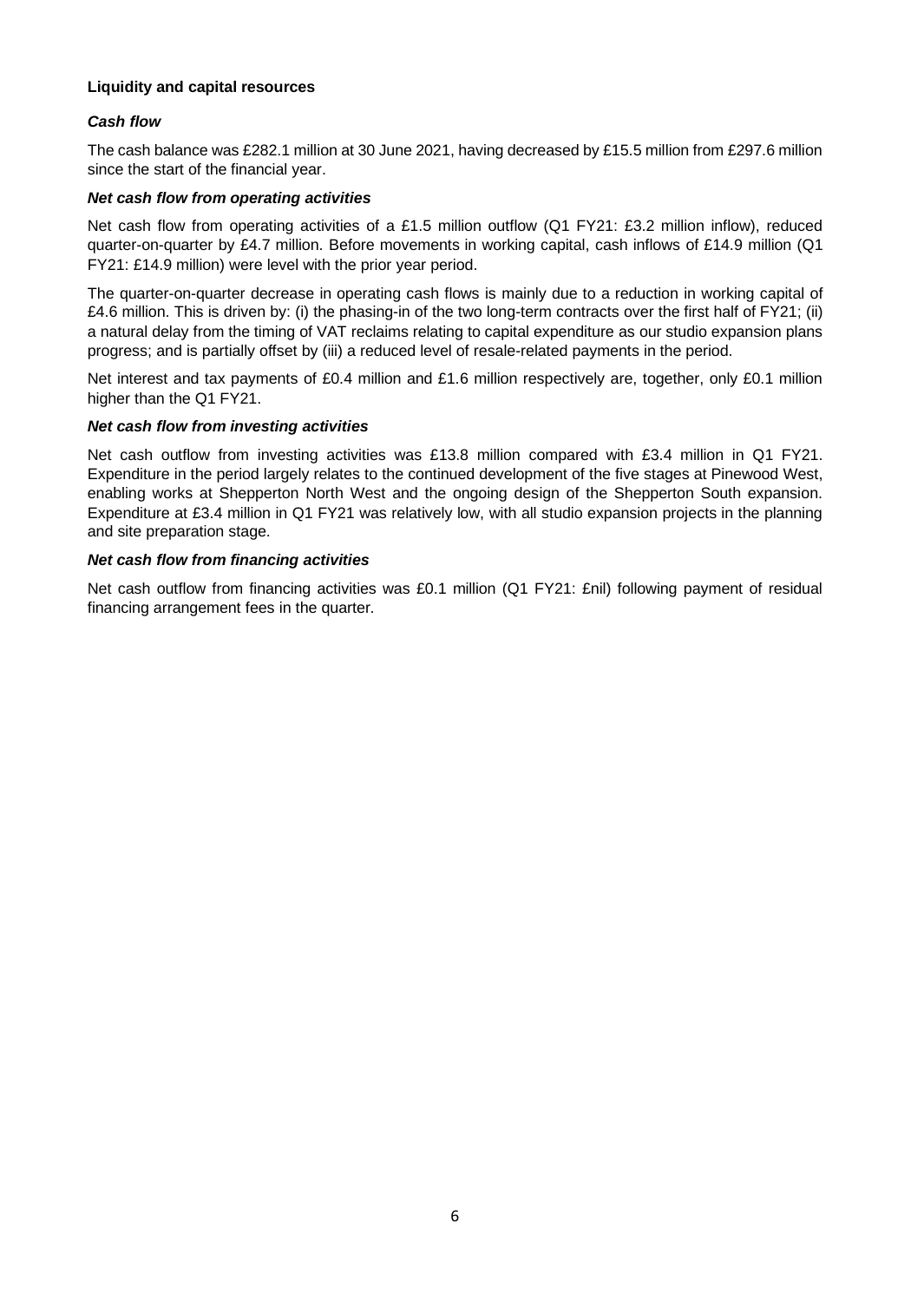# **Pinewood Group Limited**

## **Interim condensed consolidated financial statements**

**Period ended 30 June 2021**

Company Registration Number: 03889552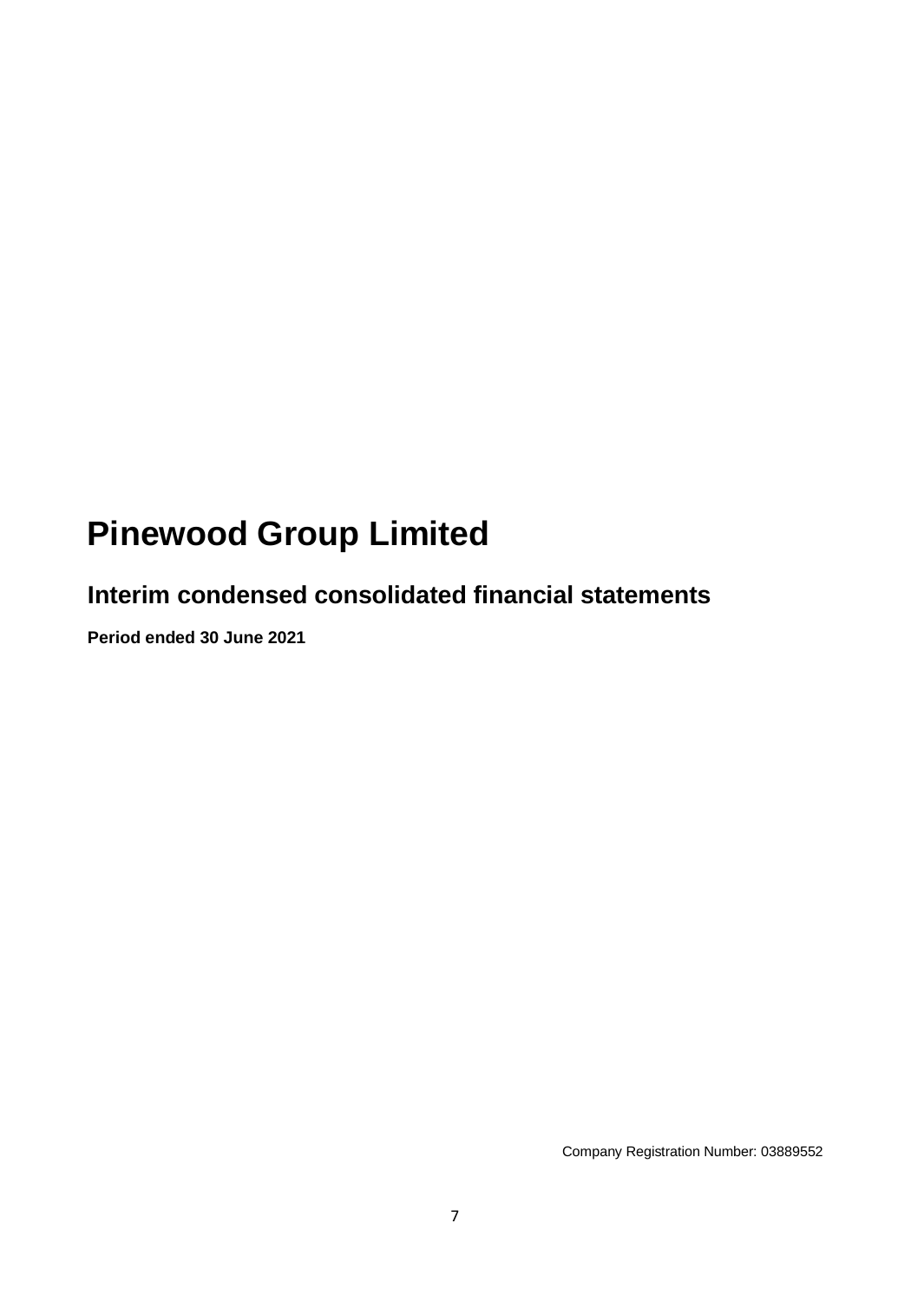## **Group Statement of Comprehensive Income**

for the three month period ended 30 June 2021

|                                                              |                |          | 3 months ended 30 Jun 2021    |              | 3 months ended 30 Jun 2020 |                               | Full year<br>31 Mar<br>2021 |           |
|--------------------------------------------------------------|----------------|----------|-------------------------------|--------------|----------------------------|-------------------------------|-----------------------------|-----------|
|                                                              |                | Adjusted | Adjusted<br>items<br>(Note 1) | <b>Total</b> | Adjusted                   | Adjusted<br>items<br>(Note 1) | Total                       | Total     |
|                                                              | <b>Note</b>    | £'000    | £'000                         | £'000        | £'000                      | £'000                         | £'000                       | £'000     |
| <b>Turnover</b>                                              |                | 24,446   | ٠                             | 24,446       | 21,915                     | $\overline{\phantom{a}}$      | 21,915                      | 96,888    |
| Cost of sales                                                |                | (9,673)  | ٠                             | (9,673)      | (8,366)                    | $\overline{\phantom{a}}$      | (8,366)                     | (36, 434) |
| <b>Gross profit</b>                                          |                | 14,773   | ٠                             | 14,773       | 13,549                     | $\overline{\phantom{a}}$      | 13,549                      | 60,454    |
| Selling and distribution costs                               |                | (207)    |                               | (207)        | (256)                      |                               | (256)                       | (878)     |
| Administrative expenses                                      |                | (1,949)  | ۰                             | (1,949)      | (1,641)                    |                               | (1,641)                     | (7,039)   |
| Other operating (expenses)/income                            |                | (504)    |                               | (504)        | 549                        | $\overline{\phantom{a}}$      | 549                         | (2,405)   |
| <b>Operating profit</b>                                      | $\overline{2}$ | 12,113   | $\blacksquare$                | 12,113       | 12,201                     | $\blacksquare$                | 12,201                      | 50,132    |
| Gain on loan to participating interests                      |                |          |                               |              |                            | 2,014                         | 2,014                       | 2,014     |
| Interest receivable and similar income                       | 3              | 2,998    | ٠                             | 2,998        | 2,917                      | $\overline{\phantom{a}}$      | 2,917                       | 11,476    |
| Interest payable and similar charges                         | 4              | (6, 284) |                               | (6, 284)     | (5,401)                    | $\overline{\phantom{a}}$      | (5,401)                     | (20, 612) |
| <b>Profit before taxation</b>                                |                | 8,827    | ٠                             | 8,827        | 9,717                      | 2,014                         | 11,731                      | 43,010    |
| Tax charge                                                   | 5              | (3,080)  | ۰                             | (3,080)      | (2,080)                    | (383)                         | (2, 463)                    | (9,276)   |
| Profit after taxation attributable to<br>equity shareholders |                | 5,747    | ٠                             | 5,747        | 7,637                      | 1,631                         | 9,268                       | 33,734    |
|                                                              |                |          |                               |              |                            |                               |                             |           |
| Other comprehensive income                                   |                |          |                               |              |                            |                               |                             |           |
| Currency exchange differences                                |                | 17       |                               | 17           | 84                         |                               | 84                          | (535)     |
| <b>Total comprehensive income</b>                            |                | 5,764    | ٠                             | 5,764        | 7,721                      | 1,631                         | 9,352                       | 33,199    |

The notes on pages 12 to 22 form part of these financial statements.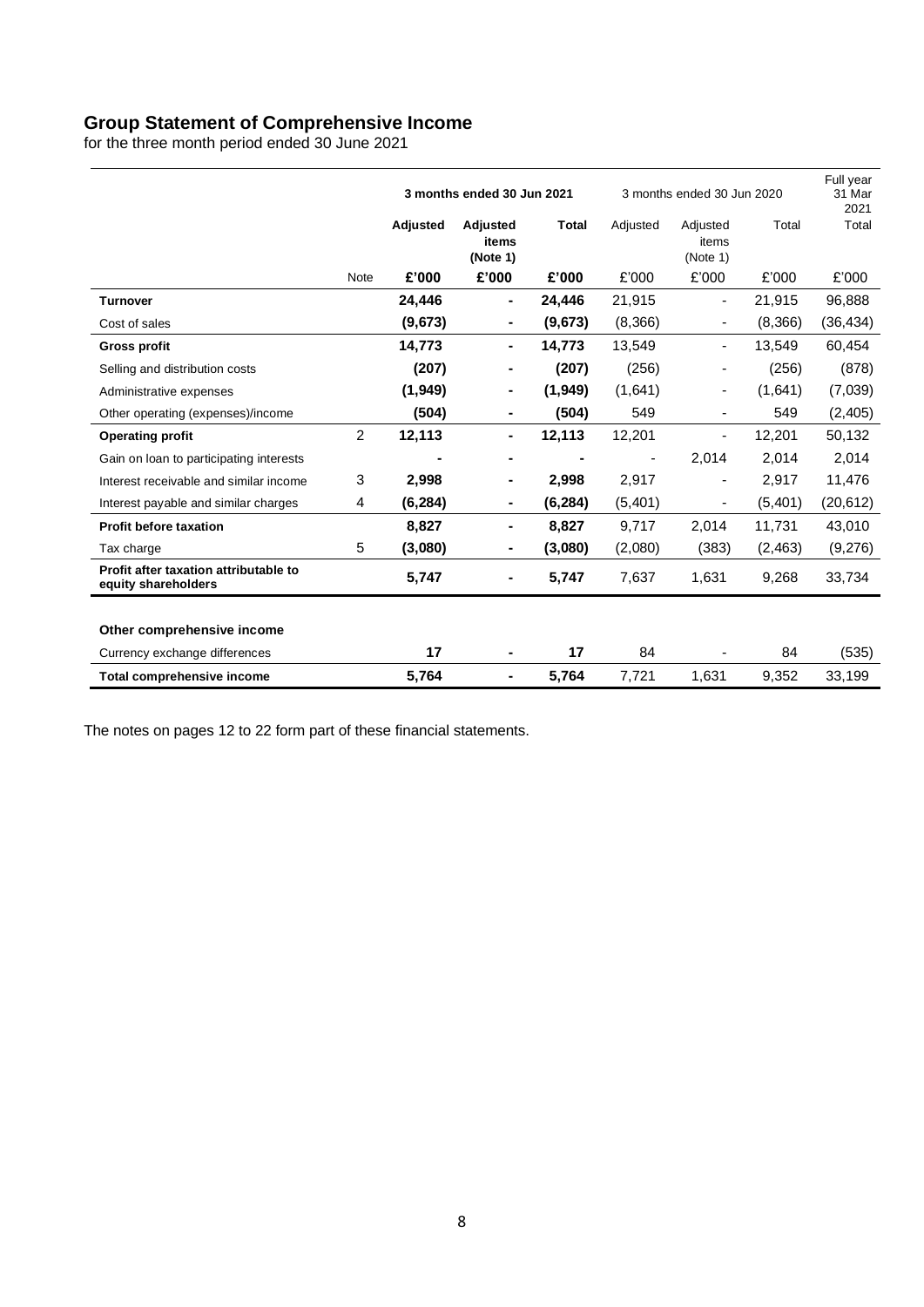## **Group Statement of Financial Position**

as at 30 June 2021

|                                       |      | 30 Jun 2021 | 30 Jun 2020 | 31 Mar 2021 |
|---------------------------------------|------|-------------|-------------|-------------|
|                                       | Note | £'000       | £'000       | £'000       |
| <b>Assets</b>                         |      |             |             |             |
| <b>Non-current assets</b>             |      |             |             |             |
| Intangible assets                     | 7    | 5,627       | 5,804       | 5,801       |
| Property, plant and equipment         | 8    | 339,367     | 304,430     | 325,370     |
| Interests in associates               | 6    | 3,917       | 4,453       | 3,841       |
| Trade and other receivables           | 9    | 331,503     | 320,422     | 328,733     |
|                                       |      | 680,414     | 635,109     | 663,745     |
| <b>Current assets</b>                 |      |             |             |             |
| Inventories                           |      | 43          | 56          | 59          |
| Trade and other receivables           | 9    | 8,204       | 10,651      | 7,124       |
| Cash and cash equivalents             |      | 282,103     | 92,522      | 297,596     |
|                                       |      | 290,350     | 103,229     | 304,779     |
| <b>Total assets</b>                   |      | 970,764     | 738,338     | 968,524     |
| <b>Equity and liabilities</b>         |      |             |             |             |
| Share capital                         | 10   | 1           | 1           | 1           |
| <b>Translation reserve</b>            | 11   | 1,617       | 2,219       | 1,600       |
| Retained earnings                     | 11   | 152,381     | 122,168     | 146,634     |
| <b>Total equity</b>                   |      | 153,999     | 124,388     | 148,235     |
| <b>Non-current liabilities</b>        |      |             |             |             |
| Interest bearing loans and borrowings | 12   | 753,764     | 549,148     | 747,655     |
| Derivative financial instruments      | 13   | 1,851       | 3,176       | 2,095       |
| Deferred tax liabilities              | 5    | 4,948       | 3,657       | 3,769       |
|                                       |      | 760,563     | 555,981     | 753,519     |
| <b>Current liabilities</b>            |      |             |             |             |
| Trade and other payables              | 14   | 56,202      | 57,969      | 66,770      |
|                                       |      | 56,202      | 57,969      | 66,770      |
| <b>Total liabilities</b>              |      | 816,765     | 613,950     | 820,289     |
| <b>Total equity and liabilities</b>   |      | 970,764     | 738,338     | 968,524     |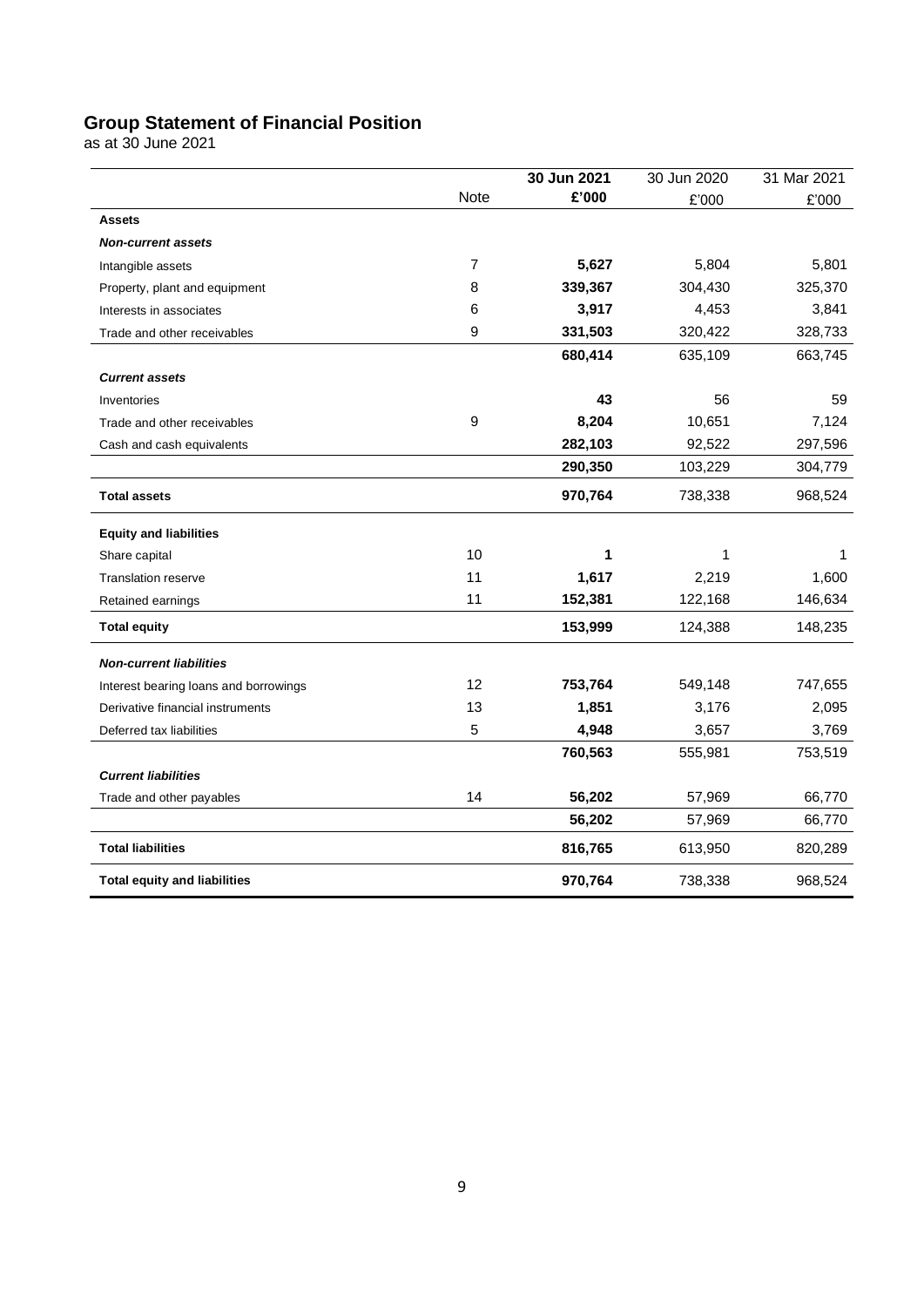## **Group Statement of Cash Flows**

for the three month period ended 30 June 2021

|                                                                          |             |           | 3 months ended 30 Jun | Year ended  |
|--------------------------------------------------------------------------|-------------|-----------|-----------------------|-------------|
|                                                                          |             | 2021      | 2020                  | 31 Mar 2021 |
|                                                                          | <b>Note</b> | £'000     | £'000                 | £'000       |
| Cash flow from operating activities:                                     |             |           |                       |             |
| Profit before taxation                                                   |             | 8,827     | 11,731                | 43,010      |
| Adjustments to reconcile profit before taxation<br>to net cash flows:    |             |           |                       |             |
| Depreciation, impairment and amortisation                                | 2           | 2,856     | 2,787                 | 11,317      |
| Profit on disposal of investments                                        | 2           | (19)      |                       |             |
| (Profit)/loss on disposal of property, plant and equipment               | 2           |           | (93)                  | 1,783       |
| Gain on investment in participating interests                            | 1           |           | (2,014)               | (2,014)     |
| Unrealised foreign exchange (gain)/loss                                  |             |           | (10)                  | 13          |
| Interest receivable and similar income                                   | 3           | (2,998)   | (2,917)               | (11, 476)   |
| Interest payable and similar charges                                     | 4           | 6,284     | 5,401                 | 20,612      |
| Cash flow from operating activities before changes in<br>working capital |             | 14,950    | 14,885                | 63,245      |
| (Increase)/decrease in trade and other receivables                       |             | (943)     | (1, 591)              | 1,546       |
| Decrease/(increase) in inventories                                       |             | 16        |                       | (3)         |
| Decrease in trade and other payables                                     |             | (13,509)  | (8, 207)              | (3,350)     |
| Cash generated from operations                                           |             | 514       | 5,087                 | 61,438      |
| Interest paid                                                            |             | (575)     | (436)                 | (22, 329)   |
| Interest received                                                        |             | 153       | 28                    | 55          |
| Corporation tax received in respect of FPC activity                      |             |           |                       | 41          |
| Net corporation tax paid                                                 |             | (1,617)   | (1, 491)              | (6,866)     |
| Net cash flow (used in)/from operating activities                        |             | (1, 525)  | 3,188                 | 32,339      |
|                                                                          |             |           |                       |             |
| Cash flow (used in)/from investing activities:                           |             |           |                       |             |
| Proceeds from disposal of property, plant and equipment                  |             |           | 180                   | 270         |
| Purchase of property, plant and equipment                                |             | (13, 787) | (3, 177)              | (31,256)    |
| Purchase of intangible assets                                            |             | (70)      | (378)                 | (1,084)     |
| Proceeds from disposal of investments                                    |             | 19        |                       |             |
| Repayment of loan by associate                                           |             |           |                       | 392         |
| Net cash flow used in investing activities                               |             | (13, 838) | (3,375)               | (31, 678)   |
| Cash flow (used in)/from financing activities:                           |             |           |                       |             |
| Proceeds from issue of loan notes                                        |             |           |                       | 206,576     |
| Payment of loan issue costs and finance arrangement fees                 |             | (147)     |                       | (1,978)     |
| Net cash flow (used in)/from financing activities                        |             | (147)     |                       | 204,598     |
| Net (decrease)/increase in cash and cash equivalents                     |             | (15, 510) | (187)                 | 205,259     |
| Currency exchange movement                                               |             | 17        | 54                    | (318)       |
| Cash and cash equivalents at the start of the period                     |             | 297,596   | 92,655                | 92,655      |
| Cash and cash equivalents at the end of the period                       |             | 282,103   | 92,522                | 297,596     |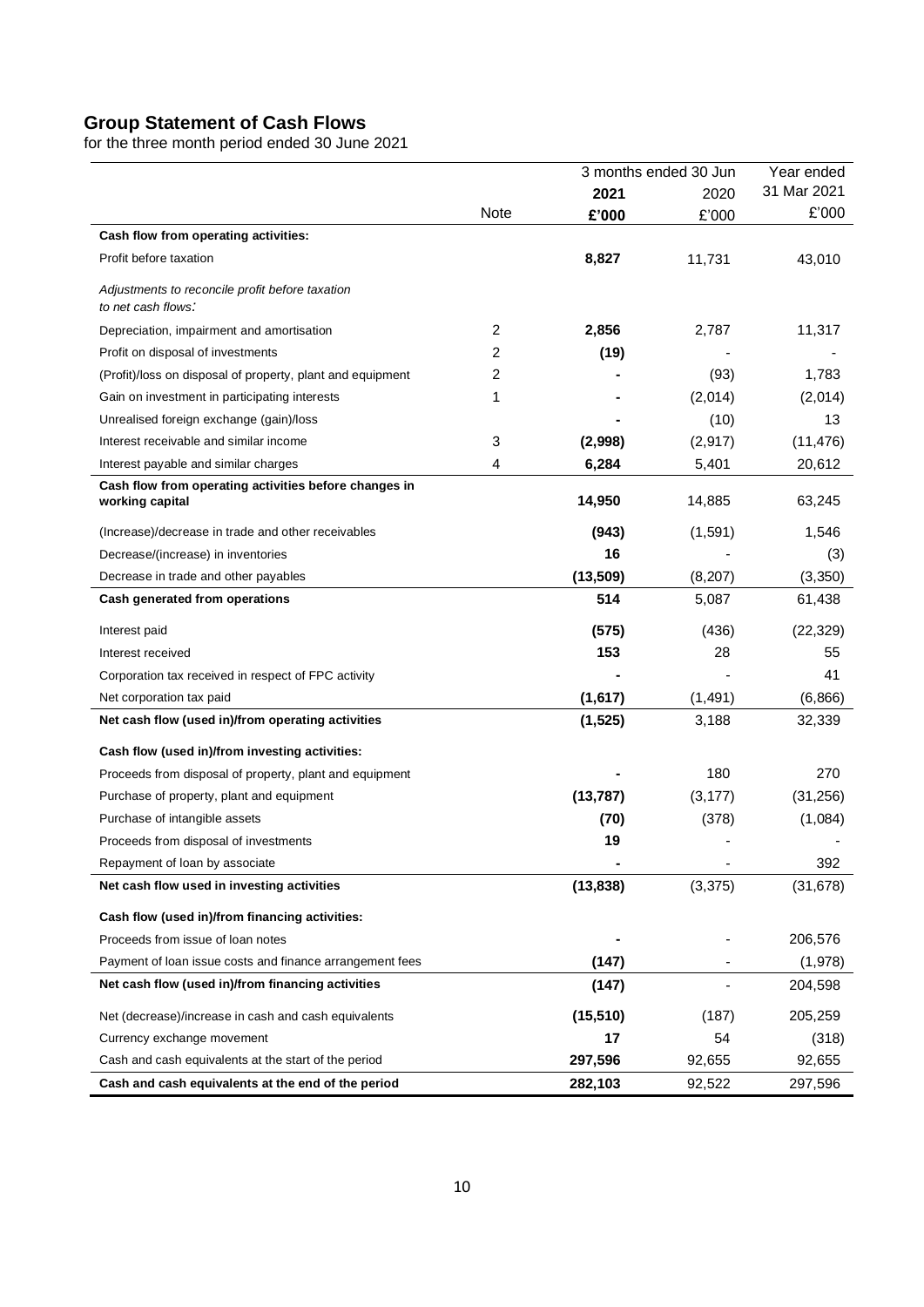## **Reconciliation of Movement in Net Debt**

for the three month period ended 30 June 2021

|                                                             | 3 months ended 30 Jun | Year ended |             |
|-------------------------------------------------------------|-----------------------|------------|-------------|
|                                                             | 2021                  | 2020       | 31 Mar 2021 |
|                                                             | £'000                 | £'000      | £'000       |
| Net (decrease)/increase in cash and cash equivalents        | (15, 510)             | (187)      | 205,259     |
| Currency exchange movement                                  | 17                    | 54         | (318)       |
| Payment of interest on loan notes                           |                       |            | 21,125      |
| Proceeds from issue of loan notes                           |                       |            | (206, 576)  |
| Payment of loan issue costs and finance arrangement fees    | 147                   |            | 1,978       |
| Movement in loan issue costs accrued 1                      | (90)                  |            | 171         |
| Interest expense on loan notes                              | (6, 166)              | (4,662)    | (19, 867)   |
| Movement in net debt                                        | (21,602)              | (4,795)    | 1,772       |
| Net debt at the start of the period                         | (450.059)             | (451,831)  | (451, 831)  |
| Net debt at the end of the period                           | (471, 661)            | (456,626)  | (450.059)   |
| Net debt at the end of the period excluding restricted cash | (473,415)             | (456,695)  | (451, 822)  |

1) During the 3 months to 30 June 2021, accruals for arrangement fees incurred on issuing £200 million Senior Secured Notes were adjusted to reflect invoices received.

## **Group Statement of Changes in Equity**

for the three month period ended 30 June 2021

|                                           | <b>Share</b><br>capital | <b>Translation</b><br>reserve | Retained<br>earnings | <b>Total</b><br>equity |
|-------------------------------------------|-------------------------|-------------------------------|----------------------|------------------------|
|                                           | £'000                   | £'000                         | £'000                | £'000                  |
| At 01 April 2021                          | 1                       | 1,600                         | 146,634              | 148,235                |
| Profit for the period                     |                         |                               | 5,747                | 5,747                  |
| Currency exchange differences             |                         | 17                            |                      | 17                     |
| Total comprehensive income for the period |                         | 17                            | 5,747                | 5,764                  |
| At 30 June 2021                           | 1                       | 1,617                         | 152,381              | 153,999                |
|                                           |                         |                               |                      |                        |
| At 01 April 2020                          |                         | 2,135                         | 112,900              | 115,036                |
| Profit for the year                       |                         |                               | 33,734               | 33,734                 |
| Currency exchange differences             |                         | (535)                         |                      | (535)                  |
| Total comprehensive income for the year   |                         | (535)                         | 33,734               | 33,199                 |
| At 31 March 2021                          |                         | 1,600                         | 146,634              | 148,235                |
|                                           |                         |                               |                      |                        |
| At 01 April 2020                          |                         | 2,135                         | 112,900              | 115,036                |
| Profit for the period                     |                         |                               | 9,268                | 9,268                  |
| Currency exchange differences             |                         | 84                            |                      | 84                     |
| Total comprehensive income for the period |                         | 84                            | 9,268                | 9,352                  |
| At 30 June 2020                           |                         | 2,219                         | 122,168              | 124,388                |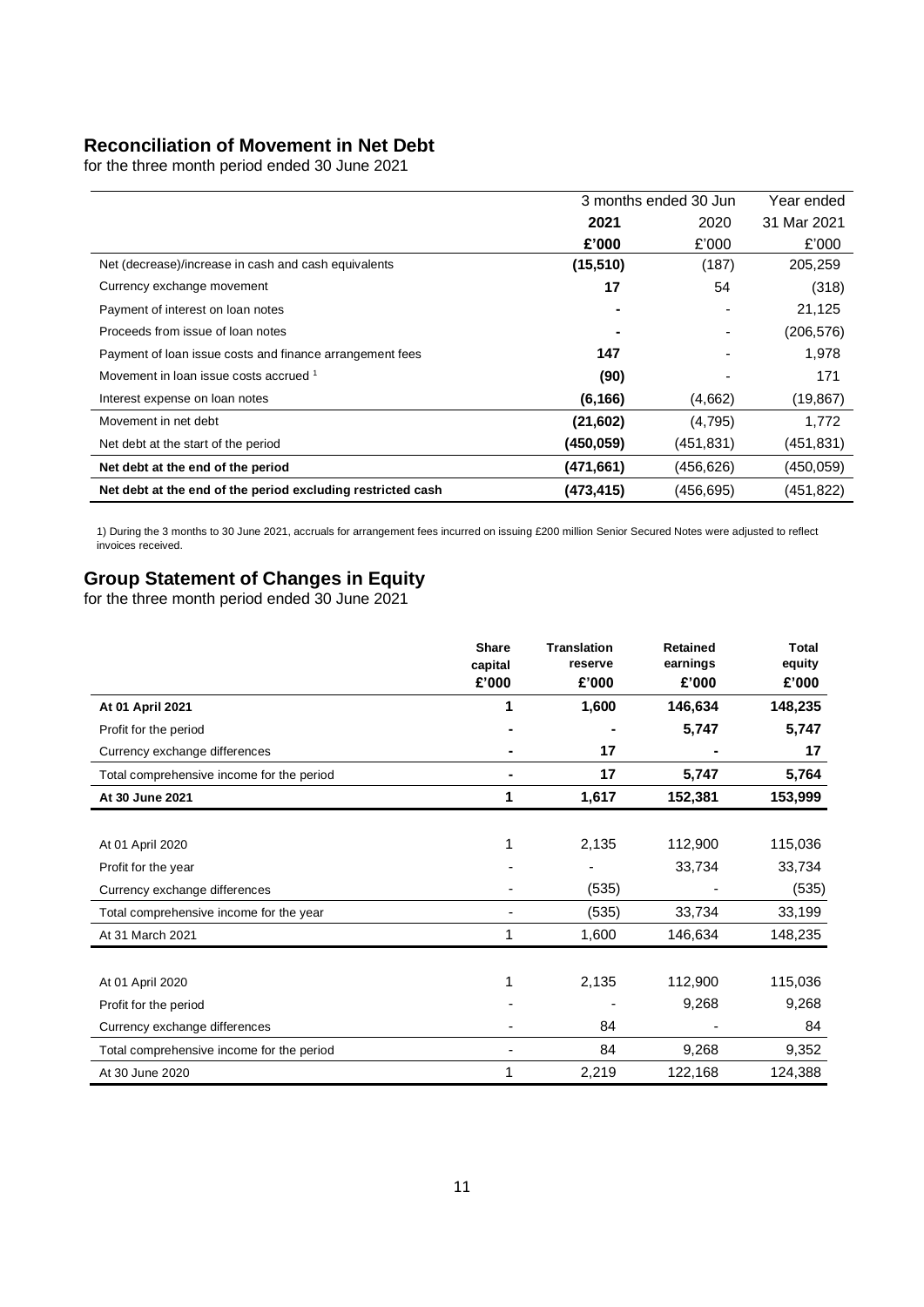for the three month period ended 30 June 2021

#### **1 Adjusted items**

The Group separately presents, as adjusted items, gains and losses on major disposals, certain remeasurements and other significant items. All of the adjusted items shown below are transactions that are either unusual in size or nature or have limited predictive value. Providing additional information on adjusted items and presenting them separately from the total statutory performance of the Group is considered helpful in order to provide a consistent presentation of the underlying performance of the Group.

|                                                               | 3 months ended 30 Jun |       | Year ended  |
|---------------------------------------------------------------|-----------------------|-------|-------------|
|                                                               | 2021                  | 2020  | 31 Mar 2021 |
| Income/(expense)                                              | £'000                 | £'000 | £'000       |
| Administrative expenses:                                      |                       |       |             |
| Termination of agreement with Pinewood Forest                 | ۰                     |       | 542         |
| Administrative expenses within adjusted items                 |                       |       | 542         |
|                                                               |                       |       |             |
| Gain on loan to participating interests within adjusted items | ۰                     | 2.014 | 2,014       |
|                                                               |                       |       |             |
| Tax credit on adjusted items                                  | -                     | (383) | (705)       |
| Adjusted items per statement of comprehensive income          |                       | 1.631 | 1,851       |

Further detail on adjusted items in prior periods is available in the reports for those periods, which can be found at pinewoodgroup.com/pinewood-today/investors.

#### **2 Operating profit**

|                                                            | 3 months ended 30 Jun |       | Year ended  |
|------------------------------------------------------------|-----------------------|-------|-------------|
|                                                            | 2021                  | 2020  | 31 Mar 2021 |
| Operating profit is stated after charging/(crediting):     | £'000                 | £'000 | £'000       |
| Depreciation of property, plant and equipment              | 2,622                 | 2,575 | 10.344      |
| (Profit)/loss on disposal of property, plant and equipment |                       | (93)  | 1,783       |
| Operating lease payments                                   | 326                   | 337   | 1,265       |
| Profit on disposal of investments                          | (19)                  |       |             |
| Net Government grants returned/(received)                  | 527                   | (456) | (700)       |
| Amortisation of software                                   | 94                    | 72    | 413         |
| Amortisation of goodwill                                   | 140                   | 140   | 560         |
| Net foreign exchange losses/(gains)                        | 4                     | (18)  | 34          |

During the 3 months ended 30 June 2021, in light of the positive result achieved for the year ended 31 March 2021, the Group returned monies received under the UK Coronavirus Job Retention Scheme relating to retained employees. The total repayment made was £548,000.

Depreciation charges are included within cost of sales, amortisation of intangible assets is included within administrative expenses, profit or loss on disposal and impairments are included within other operating income/expenses.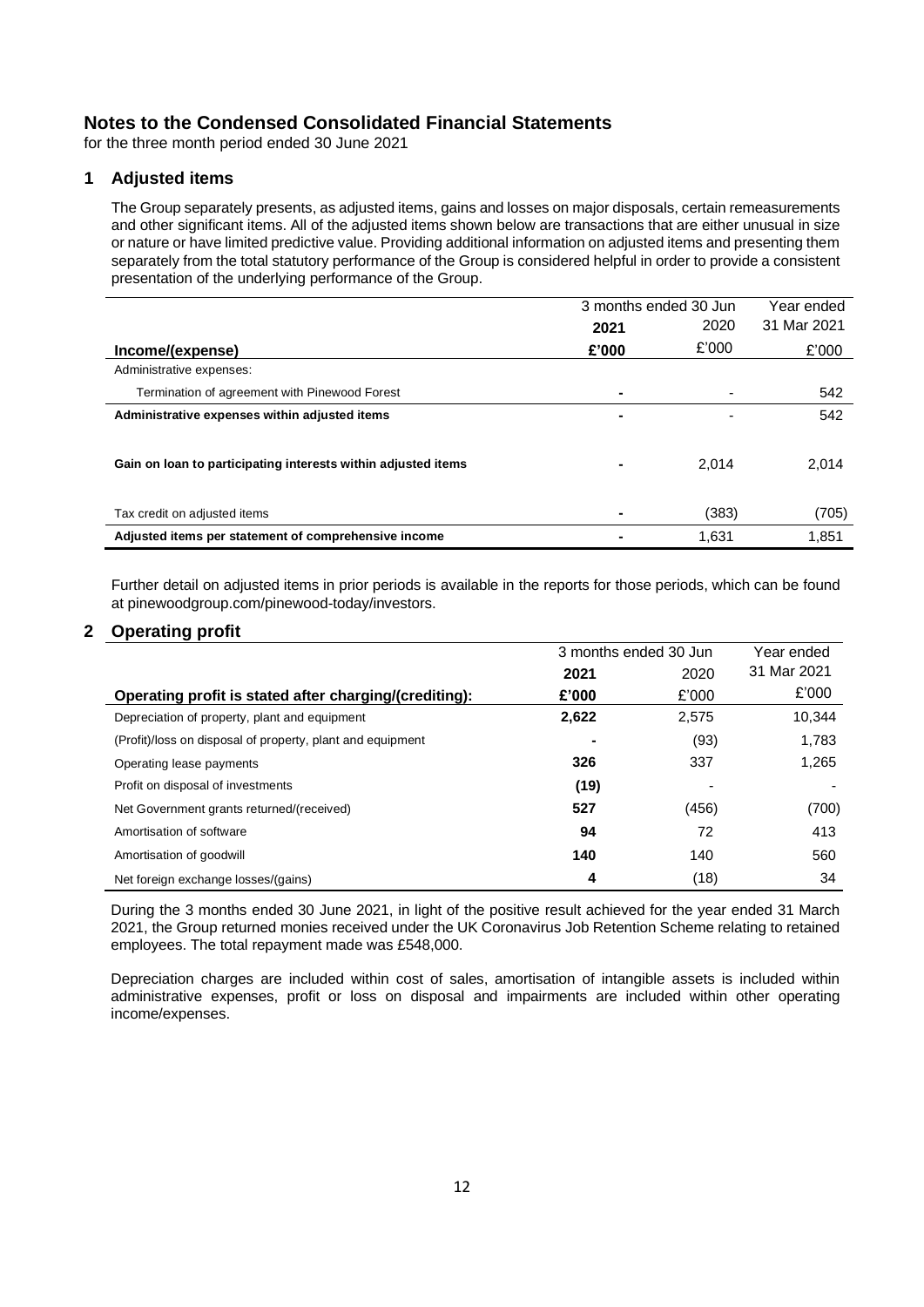for the three month period ended 30 June 2021

## **3 Interest receivable and similar income**

|                                                         | 3 months ended 30 Jun |                          | Year ended  |
|---------------------------------------------------------|-----------------------|--------------------------|-------------|
|                                                         | 2021                  | 2020                     | 31 Mar 2021 |
|                                                         | £'000                 | £'000                    | £'000       |
| On financial assets measured at amortised cost:         |                       |                          |             |
| Interest receivable from associates                     | 76                    | 119                      | 340         |
| Interest receivable on loan due from parent undertaking | 2,770                 | 2,770                    | 11,080      |
| Bank interest receivable                                | 44                    | 28                       | 56          |
| Other interest receivable                               | 108                   | $\overline{\phantom{0}}$ |             |
|                                                         | 2.998                 | 2.917                    | 11.476      |

## **4 Interest payable and similar charges**

|                                                                             | 3 months ended 30 Jun<br>2021<br>2020 |       | Year ended<br>31 Mar 2021 |  |
|-----------------------------------------------------------------------------|---------------------------------------|-------|---------------------------|--|
|                                                                             | £'000                                 | £'000 | £'000                     |  |
| On financial instruments measured at amortised cost:                        |                                       |       |                           |  |
| <b>Senior Secured Notes</b>                                                 | 6,166                                 | 4,662 | 19,867                    |  |
| On financial instruments measured at fair value:                            |                                       |       |                           |  |
| Losses on derivative financial instruments (including<br>interest accruals) |                                       | 622   | 288                       |  |
| On other instruments:                                                       |                                       |       |                           |  |
| Other interest                                                              | 111                                   | 117   | 457                       |  |
|                                                                             | 6,284                                 | 5.401 | 20,612                    |  |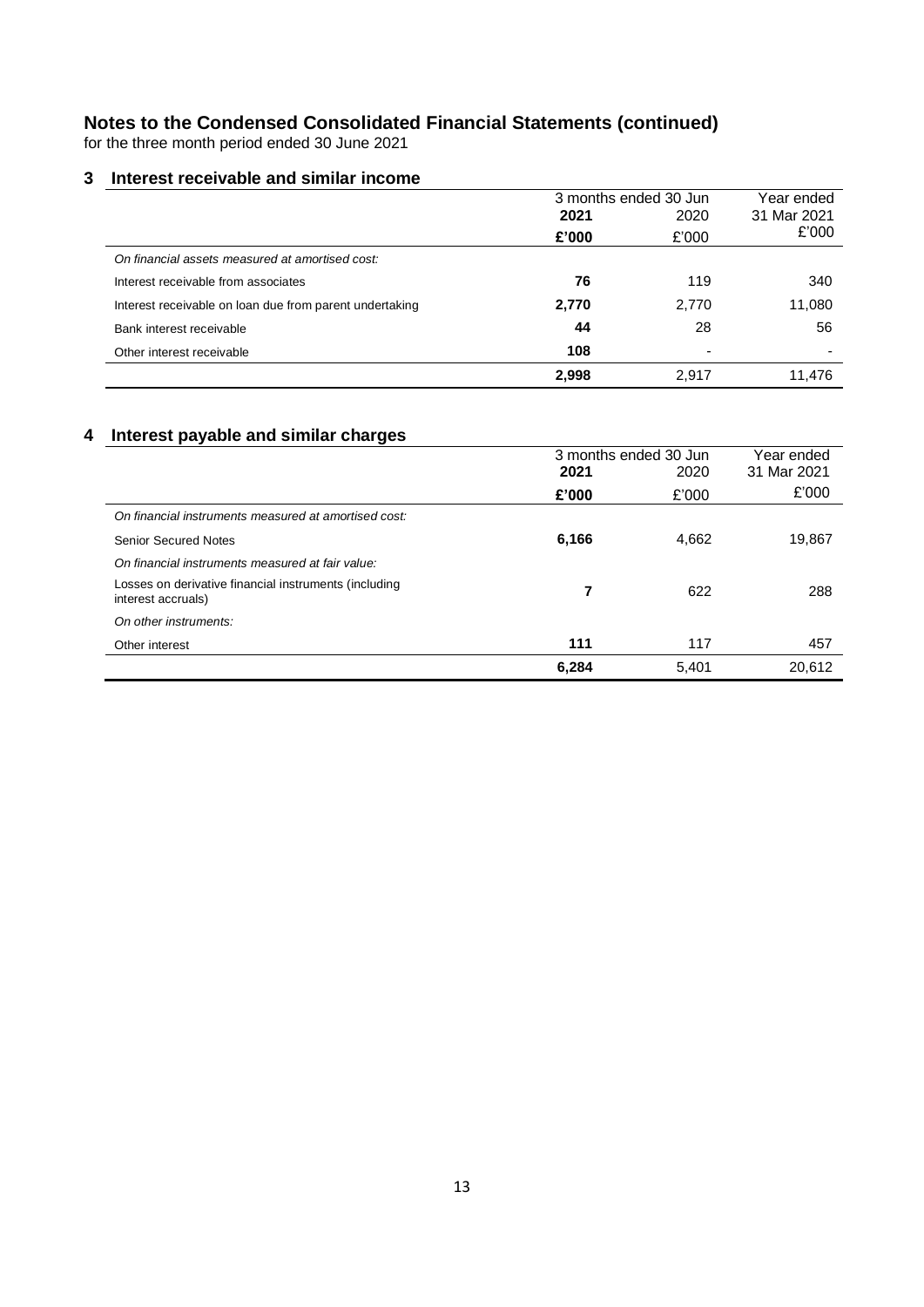for the three month period ended 30 June 2021

## **5 Tax on profit on ordinary activities**

|                                                                          |       | 3 months to 30 Jun | Year ended  |
|--------------------------------------------------------------------------|-------|--------------------|-------------|
|                                                                          | 2021  | 2020               | 31 Mar 2021 |
| (a) Analysis of charge for the period:                                   | £'000 | £'000              | £'000       |
| Current tax:                                                             |       |                    |             |
| UK corporation tax charge                                                | 1,368 | 1,922              | 7,176       |
| Amounts payable for group tax relief                                     | 518   | 404                | 2,074       |
| Foreign income tax                                                       | 10    | 74                 | 10          |
| Foreign tax suffered                                                     | 17    |                    | 74          |
| Double taxation credit                                                   | (12)  |                    | (49)        |
| Amounts over provided in previous periods                                |       |                    | (204)       |
|                                                                          | 1,901 | 2,400              | 9,081       |
| Deferred tax:                                                            |       |                    |             |
| Relating to origination and reversal of timing differences               | (7)   | 63                 | 339         |
| Effect of change in deferred tax rates                                   | 1,186 |                    |             |
| Amounts over provided in previous periods                                |       |                    | (144)       |
|                                                                          | 1,179 | 63                 | 195         |
| Tax charge in the Group statement of comprehensive income                | 3,080 | 2,463              | 9,276       |
|                                                                          |       |                    |             |
| The tax charge in the Group statement of comprehensive income comprises: |       |                    |             |
| Tax on profit before adjusted items                                      | 3,080 | 2,080              | 9,120       |
| Amounts over provided in previous periods before adjusted items          |       |                    | (549)       |
| Amounts under provided in previous periods on adjusted items             |       |                    | 201         |
| Tax charge on adjusted items                                             |       | 383                | 504         |
| Tax charge in the Group statement of comprehensive income                | 3,080 | 2,463              | 9,276       |

The 2021 Finance Bill was substantively enacted during the quarter ended 30 June 2021. The main rate of UK corporation tax will increase from 19% to 25% with effect from April 2023. As a result, the Group's deferred tax assets and liabilities have been re-measured using the revised 25% rate, resulting in an increase in the net liability of £1.2 million.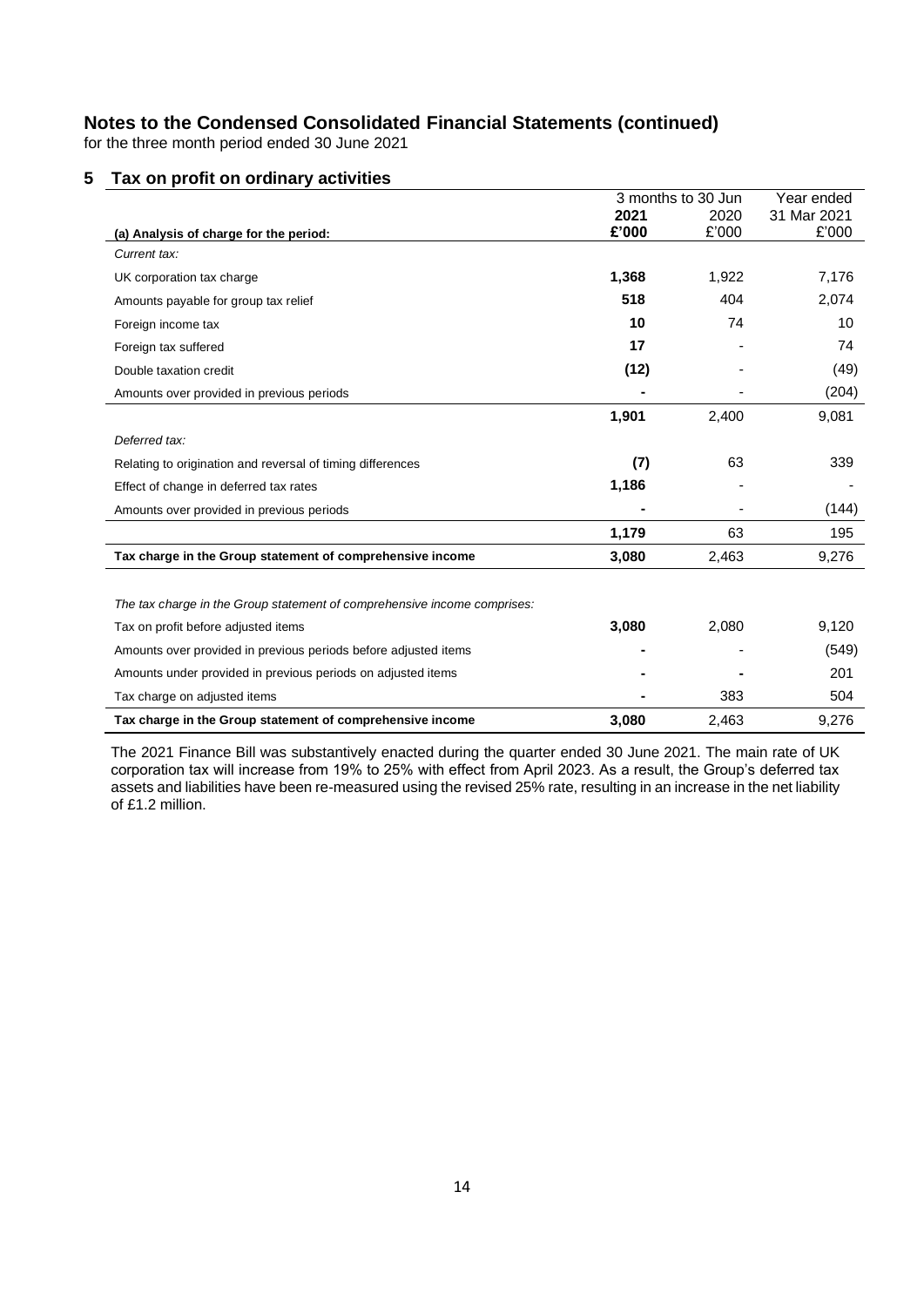for the three month period ended 30 June 2021

|                                                                                          |          |                | 3 months to 30 Jun | Year ended           |
|------------------------------------------------------------------------------------------|----------|----------------|--------------------|----------------------|
|                                                                                          |          | 2021           | 2020               | 31 Mar 2021          |
| (b) Factors affecting taxation for the period:<br>Profit before tax                      |          | £'000<br>8,827 | £'000<br>11,731    | £'000<br>43,010      |
| Profit before tax multiplied by the standard rate of corporation tax in the UK<br>of 19% |          | 1,677          | 2,229              | 8,172                |
| Adjustments in respect of:                                                               |          |                |                    |                      |
| Corporation tax over provided in previous periods                                        |          |                |                    | (204)                |
| Deferred tax over provided in previous periods                                           |          |                |                    | (144)                |
| Non-allowable depreciation on buildings                                                  |          | 178            | 207                | 691                  |
| Amortisation of goodwill                                                                 |          | 27             | 27                 | 106                  |
| Other non-allowable expenses/(gains)                                                     |          | 5              | (17)               | 593                  |
| Double taxation relief                                                                   |          | (12)           |                    | (49)                 |
| Overseas tax at different rates                                                          |          | 19             | 17                 | 111                  |
| Group tax relief                                                                         |          | (518)          | (404)              | (2,074)              |
| Amounts payable for group tax relief                                                     |          | 518            | 404                | 2,074                |
| Deferred tax - effect of taxation rate change                                            |          | 1,186          |                    |                      |
|                                                                                          |          | 3,080          | 2,463              | 9,276                |
|                                                                                          |          |                | 3 months to 30 Jun | Year ended           |
| (c) Deferred tax                                                                         |          | 2021<br>£'000  | 2020<br>£'000      | 31 Mar 2021<br>£'000 |
| Deferred tax relates to the following                                                    |          |                |                    |                      |
| Group comprehensive statement of income:                                                 |          |                |                    |                      |
| Accelerated capital allowances                                                           |          | (3)            | 63                 | 380                  |
| Short-term timing differences                                                            |          |                |                    | (92)                 |
| Fair value adjustments arising on acquisitions                                           |          | (4)            |                    | (93)                 |
| Effect of taxation rate change on opening balances                                       |          | 1,186          |                    |                      |
|                                                                                          |          | 1,179          | 63                 | 195                  |
|                                                                                          | At 1 Apr | Charged to     | <b>Currency</b>    | At 30 Jun            |

## **5 Tax on profit on ordinary activities (continued)**

| Group statement of financial position         | At 1 Apr<br>2021<br>£'000 | Charged to<br>profit or loss<br>£'000 | Currency<br>exchange<br>£'000 | At 30 Jun<br>2021<br>£'000 |
|-----------------------------------------------|---------------------------|---------------------------------------|-------------------------------|----------------------------|
| Accelerated capital allowances                | 3.491                     | 1.103                                 |                               | 4,594                      |
| Short-term timing differences                 | (3)                       |                                       | -                             | (3)                        |
| Fair value adjustment arising on acquisitions | 281                       | 76                                    | -                             | 357                        |
| Net deferred tax liability                    | 3.769                     | 1.179                                 |                               | 4,948                      |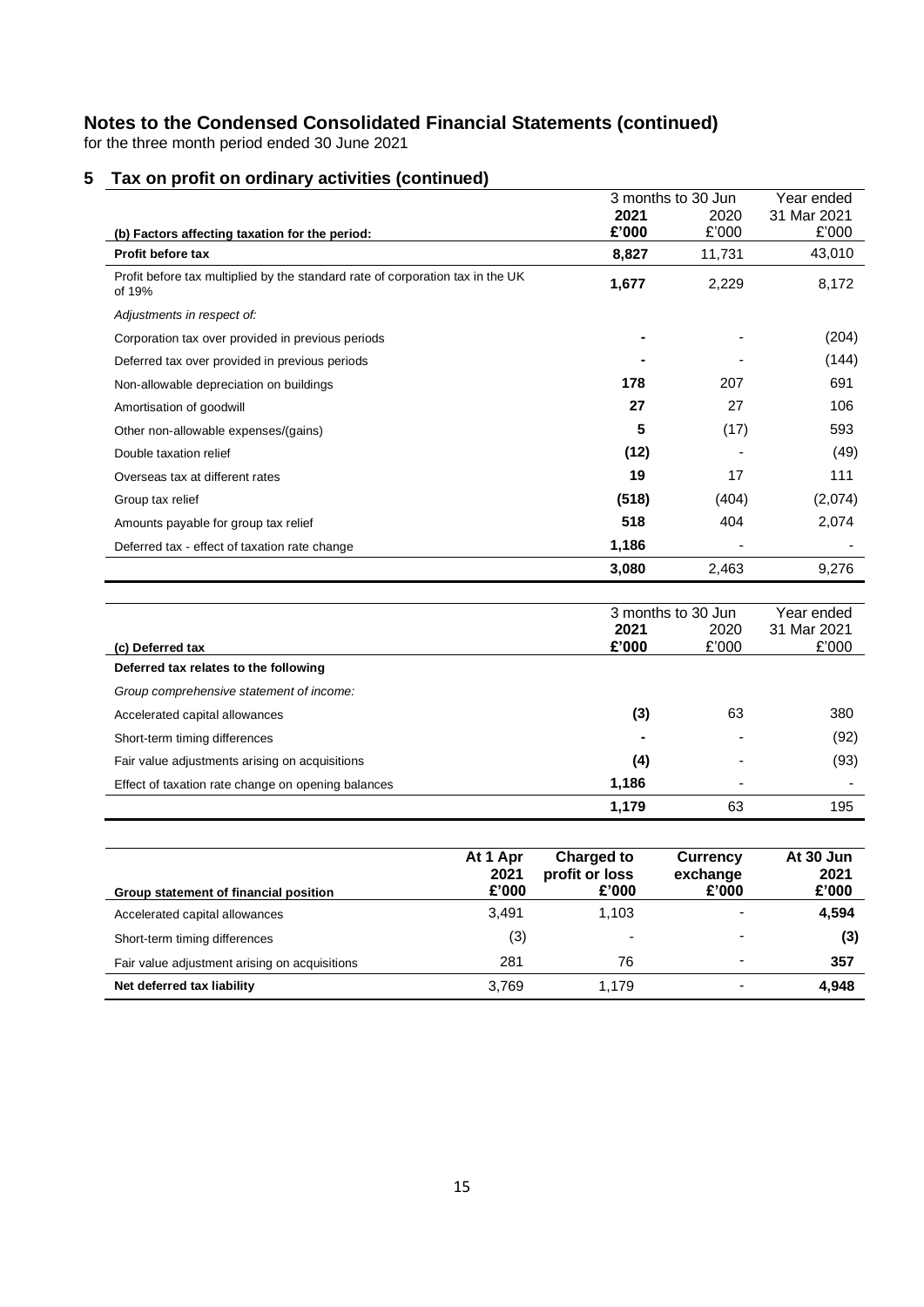for the three month period ended 30 June 2021

#### **6 Interests in associates**

| Total investment in associates | 3,917                | 4.453                | 3,841                |
|--------------------------------|----------------------|----------------------|----------------------|
| Loan notes                     | 3.917                | 4.453                | 3,841                |
|                                | 30 Jun 2021<br>£'000 | 30 Jun 2020<br>£'000 | 31 Mar 2021<br>£'000 |

At 30 June 2021, the Group had interests in the following associate:

| Company name                | <b>Principal activity</b> | Country of incorporation | % equity interest |
|-----------------------------|---------------------------|--------------------------|-------------------|
| <b>PMBS Holding Limited</b> | Holding company           | United Kingdom           | 25%               |

## **7 Intangible assets**

|                            | <b>Software</b><br>£'000 | Goodwill<br>£'000 | <b>Total</b><br>£'000 |
|----------------------------|--------------------------|-------------------|-----------------------|
| Cost                       |                          |                   |                       |
| At 31 March 2020           | 2,837                    | 5,604             | 8,441                 |
| Additions                  | 378                      |                   | 378                   |
| At 30 June 2020            | 3,215                    | 5,604             | 8,819                 |
| <b>Additions</b>           | 758                      |                   | 758                   |
| At 31 March 2021           | 3,973                    | 5,604             | 9,577                 |
| Additions                  | 60                       |                   | 60                    |
| At 30 June 2021            | 4,033                    | 5,604             | 9,637                 |
| <b>Amortisation</b>        |                          |                   |                       |
| At 31 March 2020           |                          | 2,803             | 2,803                 |
| Provided during the period | 72                       | 140               | 212                   |
| At 30 June 2020            | 72                       | 2,943             | 3,015                 |
| Provided during the period | 341                      | 420               | 761                   |
| At 31 March 2021           | 413                      | 3,363             | 3,776                 |
| Provided during the period | 94                       | 140               | 234                   |
| At 30 June 2021            | 507                      | 3,503             | 4,010                 |
| Net book value             |                          |                   |                       |
| At 30 June 2021            | 3,526                    | 2,101             | 5,627                 |
| At 31 March 2021           | 3,560                    | 2,241             | 5,801                 |
| At 30 June 2020            | 3,143                    | 2,661             | 5,804                 |
| At 31 March 2020           | 2,837                    | 2,801             | 5,638                 |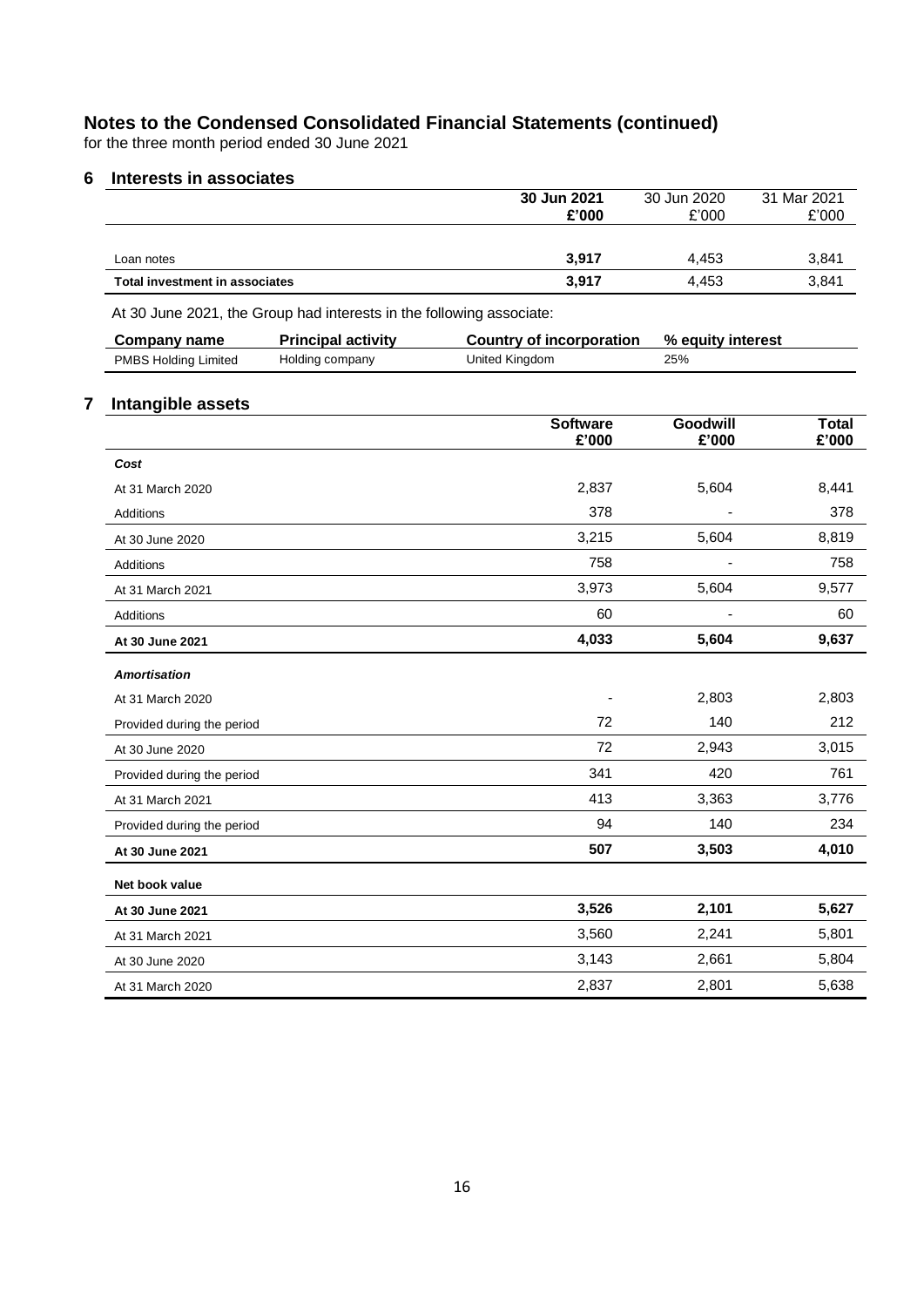for the three month period ended 30 June 2021

#### **8 Property, plant and equipment**

|                            | <b>Freehold land</b><br>and buildings | Fixtures,<br>fittings and<br>equipment | <b>Assets under</b><br>construction | <b>Total</b> |
|----------------------------|---------------------------------------|----------------------------------------|-------------------------------------|--------------|
|                            | £'000                                 | £'000                                  | £'000                               | £'000        |
| Cost                       |                                       |                                        |                                     |              |
| At 31 March 2020           | 344,634                               | 37,128                                 | 3,473                               | 385,235      |
| Additions                  | 812                                   | 556                                    | 1,801                               | 3,169        |
| <b>Disposals</b>           | (344)                                 | (84)                                   |                                     | (428)        |
| Exchange movements         |                                       | 1                                      |                                     | 1            |
| At 30 June 2020            | 345,102                               | 37,601                                 | 5,274                               | 387,977      |
| Additions                  | 8,222                                 | 1,149                                  | 21,318                              | 30,689       |
| <b>Disposals</b>           | (3, 453)                              | (840)                                  |                                     | (4,293)      |
| Exchange movements         |                                       | (22)                                   |                                     | (22)         |
| At 31 March 2021           | 349,871                               | 37,888                                 | 26,592                              | 414,351      |
| <b>Additions</b>           | 382                                   | 558                                    | 15,678                              | 16,618       |
| Exchange movements         |                                       | 1                                      |                                     | 1            |
| At 30 June 2021            | 350,253                               | 38,447                                 | 42,270                              | 430,970      |
|                            |                                       |                                        |                                     |              |
| <b>Depreciation</b>        |                                       |                                        |                                     |              |
| At 31 March 2020           | 57,217                                | 24,096                                 |                                     | 81,313       |
| Provided during the period | 1,879                                 | 696                                    |                                     | 2,575        |
| Disposals                  | (258)                                 | (83)                                   |                                     | (341)        |
| At 30 June 2020            | 58,838                                | 24,709                                 |                                     | 83,547       |
| Provided during the period | 5,696                                 | 2,073                                  |                                     | 7,769        |
| <b>Disposals</b>           | (1, 564)                              | (763)                                  |                                     | (2, 327)     |
| Exchange movements         |                                       | (8)                                    |                                     | (8)          |
| At 31 March 2021           | 62,970                                | 26,011                                 |                                     | 88,981       |
| Provided during the period | 1,897                                 | 725                                    | ٠                                   | 2,622        |
| At 30 June 2021            | 64,867                                | 26,736                                 | ۰                                   | 91,603       |
|                            |                                       |                                        |                                     |              |
| Net book value             |                                       |                                        |                                     |              |
| At 30 June 2021            | 285,386                               | 11,711                                 | 42,270                              | 339,367      |
| At 31 March 2021           | 286,901                               | 11,877                                 | 26,592                              | 325,370      |
| At 30 June 2020            | 286,264                               | 12,892                                 | 5,274                               | 304,430      |
| At 31 March 2020           | 287,417                               | 13,032                                 | 3,473                               | 303,922      |

As at 30 June 2021, assets under construction mainly comprises costs associated with the redevelopment of certain lettable space at Pinewood West and the development of land at Shepperton Studios. Assets under construction are not depreciated until the development is available for use.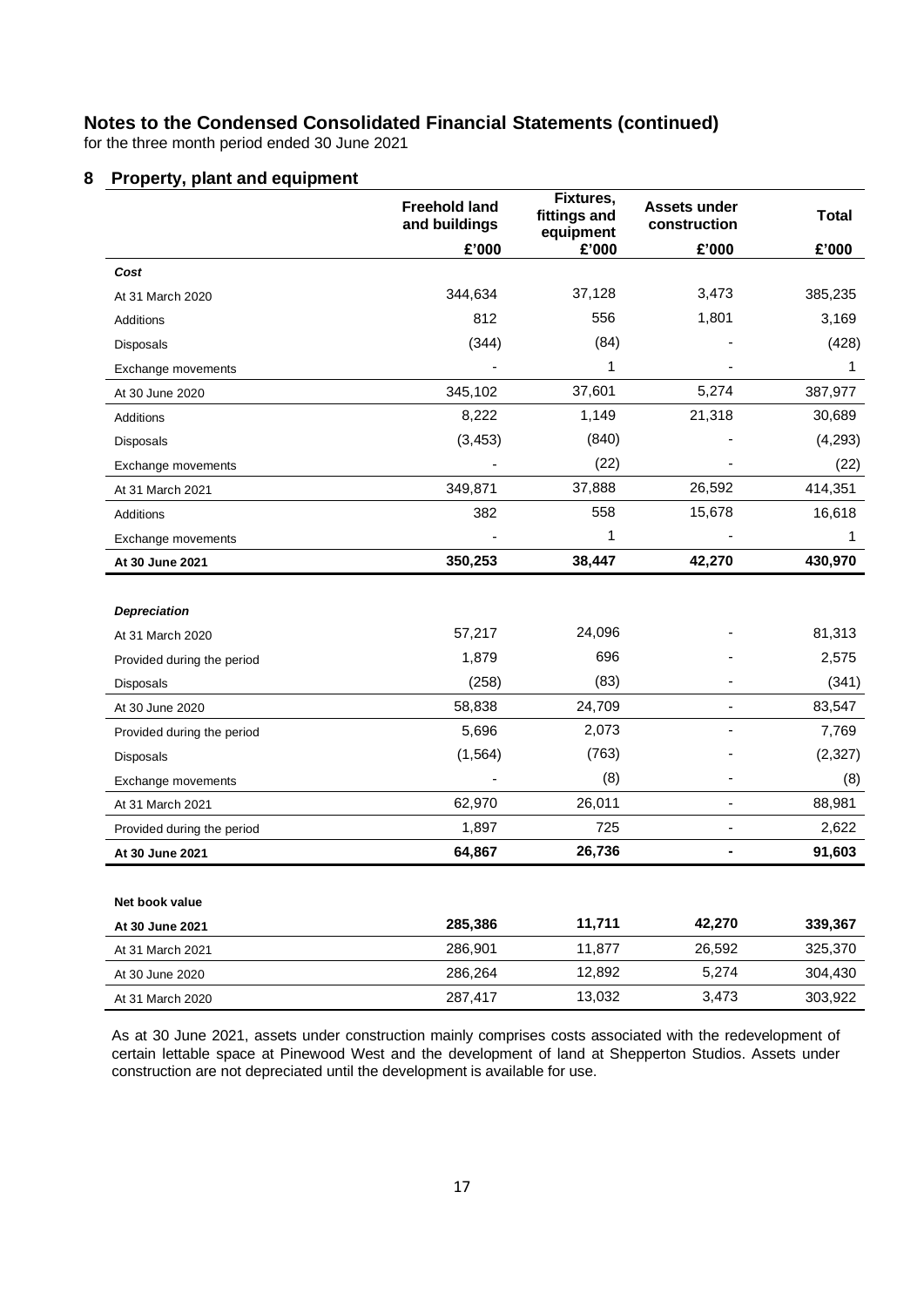for the three month period ended 30 June 2021

#### **9 Trade and other receivables**

|                                              | 30 Jun 2021 | 30 Jun 2020 | 31 Mar 2021 |
|----------------------------------------------|-------------|-------------|-------------|
|                                              | £'000       | £'000       | £'000       |
| Amount falling due within one year:          |             |             |             |
| Trade receivables                            | 2,178       | 4,520       | 2,260       |
| Prepayments and other receivables            | 3,361       | 5,677       | 3,212       |
| Corporation tax receivable                   | 879         | 454         | 645         |
| Value added tax                              | 1,786       |             | 1,007       |
|                                              | 8,204       | 10.651      | 7,124       |
| Amount falling due after more than one year: |             |             |             |
| Loans due from parent undertakings           | 331,503     | 320,422     | 328,733     |
|                                              | 331,503     | 320,422     | 328,733     |
|                                              | 339,707     | 331,073     | 335,857     |

Amounts due from the parent company are due for repayment in September 2025 and bear interest at 3.55% (2020: 3.55%).

#### **10 Share capital**

|                                           | 30 Jun 2021 | 30 Jun 2020 | 31 Mar 2021 |
|-------------------------------------------|-------------|-------------|-------------|
|                                           | £'000       | £'000       | £'000       |
| 57,409,926 Ordinary shares of 0.001p each |             |             |             |

The Ordinary shares, which carry no right to fixed income, each carry the right to one vote at general meetings of the Company.

## **11 Reserves**

#### *Translation reserve*

The translation reserve represents the cumulative foreign currency impact of the translation of operations with a functional currency other than sterling, and related funding balances, in line with the Group's foreign currency accounting policy.

#### *Retained earnings*

Retained earnings represent cumulative profit and loss net of distributions to owners.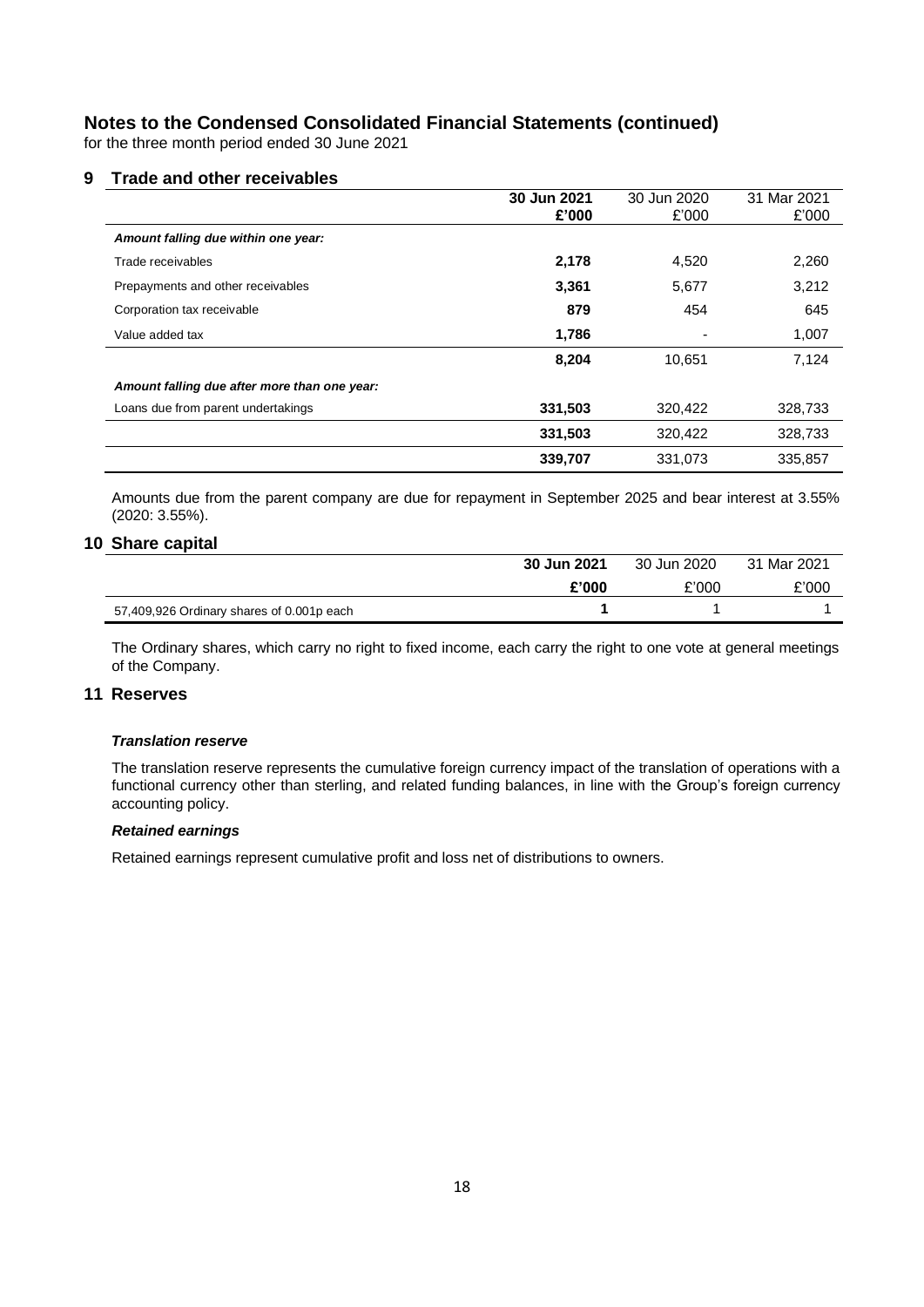for the three month period ended 30 June 2021

#### **12 Interest bearing loans and borrowings**

|                                   | . .               |             |             | 31 Mar 2021 |
|-----------------------------------|-------------------|-------------|-------------|-------------|
|                                   | <b>Maturity</b>   | 30 Jun 2021 | 30 Jun 2020 |             |
|                                   |                   | £'000       | £'000       | £'000       |
| <b>Non-current borrowings:</b>    |                   |             |             |             |
| Revolving credit facility         | <b>March 2025</b> | -           |             |             |
| 3.25% Senior Secured Notes        | September 2025    | 753.764     | 549.148     | 747,655     |
| Non-current drawn loan facilities |                   | 753.764     | 549.148     | 747,655     |

In January 2021, the Group issued £200.0 million aggregate principal amount of Senior Secured Notes under the same terms and conditions as the Group's outstanding 3.25% Senior Secured Notes due 2025. Including premium and accrued interest, the Group received gross proceeds of £206.6 million. This issue brings the total aggregate principal amount issued under the indenture to £750.0 million, which is presented as a single financial instrument.

Directly attributable costs of £6.0 million and £2.1 million were recognised at the inception of the £550.0 million and £200.0 million 3.25% Senior Secured Notes respectively. Directly attributable costs are being amortised, along with premiums received, as part of the effective interest rate method in accordance with the Group's accounting policy. In addition, presented within trade and other receivables are costs incurred of £0.4 million (2020: £0.5 million) associated with the arrangement of the revolving credit facility. These costs are being amortised on a straight-line basis.

These facilities are secured on certain of the principal assets of the Group.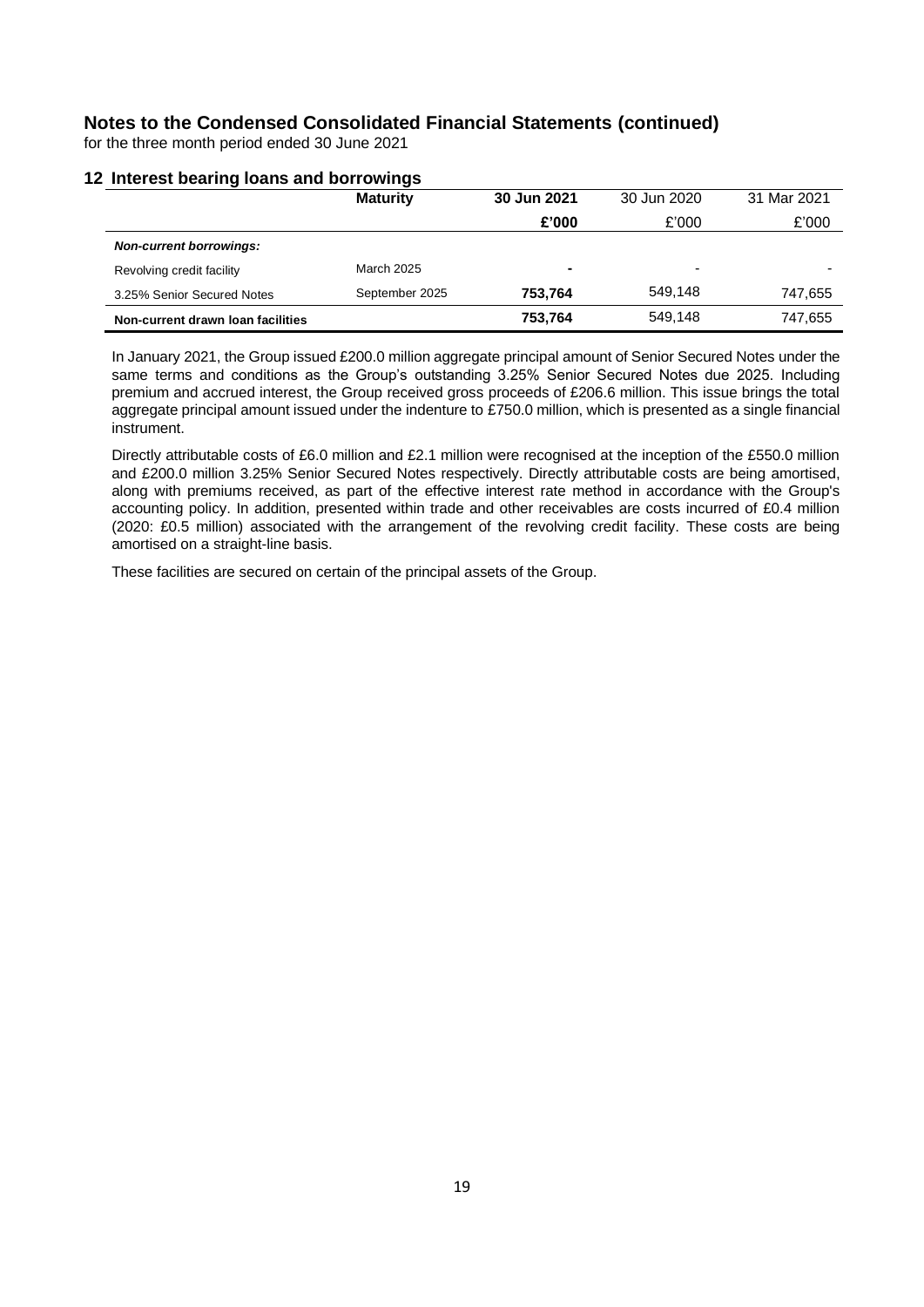for the three month period ended 30 June 2021

## **12 Interest bearing loans and borrowings (continued)**

The available drawn and undrawn committed facilities are as follows.

| At 30 June 2021                     | Within 1 year<br>£'000       | $2 - 5$ years<br>£'000 | 5+ years<br>£'000            | <b>Total</b><br>£'000 |
|-------------------------------------|------------------------------|------------------------|------------------------------|-----------------------|
| <b>Facilities:</b>                  |                              |                        |                              |                       |
| Revolving credit facility           |                              | 50,000                 |                              | 50,000                |
| Loan notes                          | $\qquad \qquad \blacksquare$ | 750,000                |                              | 750,000               |
| <b>Total facilities</b>             | ä,                           | 800,000                | ä,                           | 800,000               |
|                                     |                              |                        |                              |                       |
| Drawn Ioans:                        |                              |                        |                              |                       |
| Revolving credit facility           |                              |                        |                              |                       |
| Loan notes                          |                              | (750,000)              |                              | (750,000)             |
| <b>Total drawn loans</b>            | $\blacksquare$               | (750,000)              | $\qquad \qquad \blacksquare$ | (750,000)             |
|                                     |                              |                        |                              |                       |
| <b>Undrawn facilities:</b>          |                              |                        |                              |                       |
| Revolving credit facility           |                              | 50,000                 |                              | 50,000                |
| Loan notes                          |                              |                        |                              |                       |
| <b>Undrawn committed facilities</b> | ۰                            | 50,000                 | $\blacksquare$               | 50,000                |
|                                     |                              |                        |                              |                       |
| At 30 June 2020                     | Within 1 year<br>£'000       | $2 - 5$ years<br>£'000 | 5+ years<br>£'000            | <b>Total</b><br>£'000 |
| <b>Facilities:</b>                  |                              |                        |                              |                       |
| Revolving credit facility           |                              | 50,000                 |                              | 50,000                |
| Loan notes                          |                              |                        | 550,000                      | 550,000               |
| <b>Total facilities</b>             |                              | 50,000                 | 550,000                      | 600,000               |
|                                     |                              |                        |                              |                       |
| Drawn Ioans:                        |                              |                        |                              |                       |
| Revolving credit facility           |                              |                        |                              |                       |
| Loan notes                          |                              |                        | (550,000)                    | (550,000)             |
| <b>Total drawn loans</b>            | ÷,                           | ÷,                     | (550,000)                    | (550,000)             |
|                                     |                              |                        |                              |                       |
| <b>Undrawn facilities:</b>          |                              |                        |                              |                       |
| Revolving credit facility           |                              | 50,000                 |                              | 50,000                |
| Loan notes                          |                              |                        |                              |                       |
| <b>Undrawn committed facilities</b> |                              | 50,000                 |                              | 50,000                |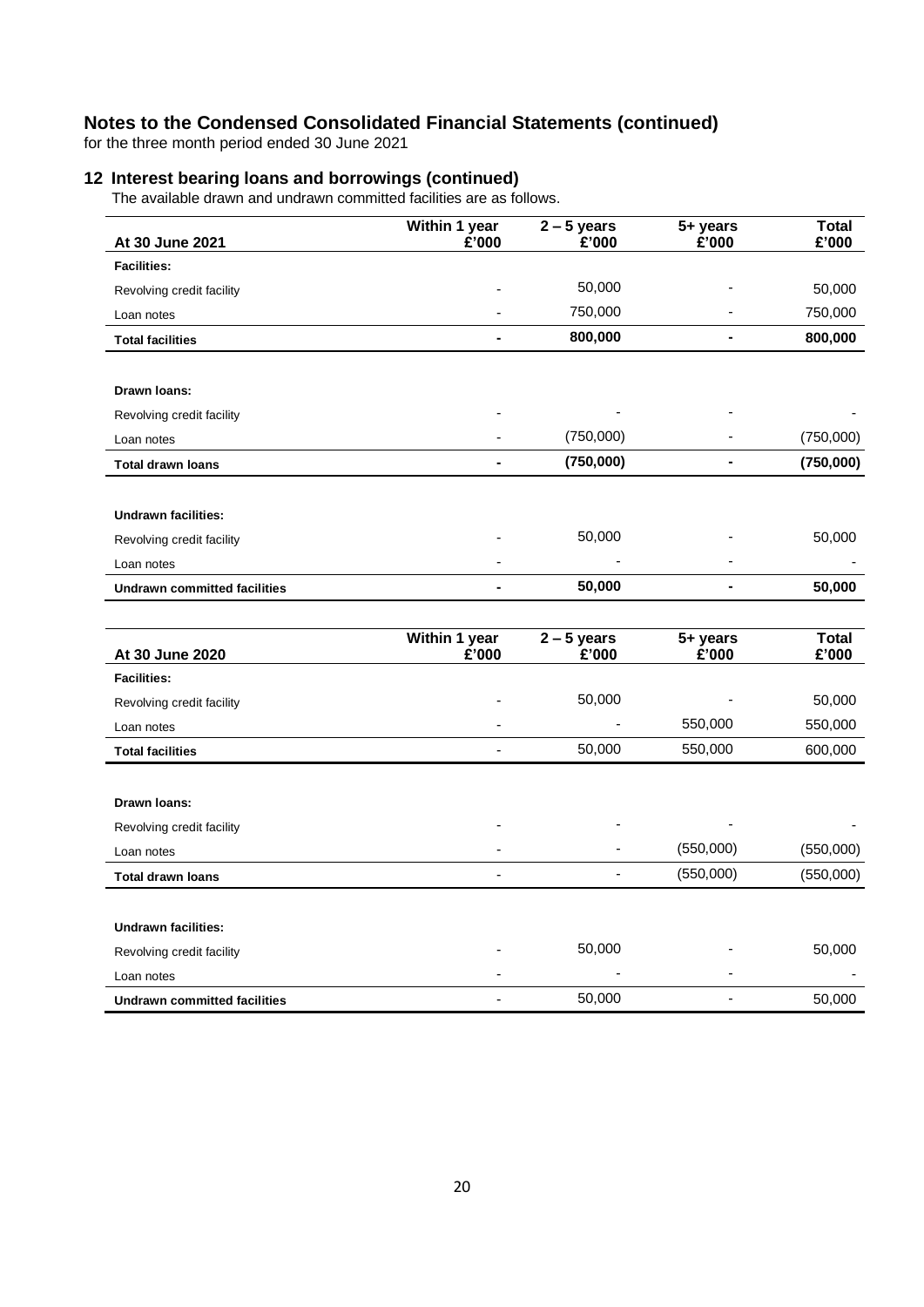for the three month period ended 30 June 2021

#### **13 Derivative financial instruments**

The Group's interest rate swaps are recognised as derivative financial instruments.

|                                                         | 30 Jun 2021 | 30 Jun 2020 | 31 Mar 2021 |
|---------------------------------------------------------|-------------|-------------|-------------|
|                                                         | £'000       | £'000       | £'000       |
| Financial liabilities carried at fair value:            |             |             |             |
| Non-current derivative financial instrument liabilities | 1.851       | 3.176       | 2,095       |
|                                                         | 1.851       | 3.176       | 2,095       |

#### *Interest rate swaps*

To minimise the volatility in cash flows from a change in LIBOR, the Group holds interest rate swaps as economic hedges against undrawn debt obligations. The main terms of the Group's interest rate swaps, including the notional amounts, are detailed below.

| <b>Effective interest rate %</b> | <b>Maturity</b> | 30 June 2021 | 30 Jun 2020 | 31 Mar 2021 |
|----------------------------------|-----------------|--------------|-------------|-------------|
|                                  |                 | £'000        | £'000       | £'000       |
| 2.00% + variable margin          | April 2025      | 25,000       | 25,000      | 25,000      |
| 2.16% + variable margin          | April 2022      | 25,000       | 25,000      | 25,000      |
|                                  |                 | 50,000       | 50,000      | 50,000      |

Fair value movements on interest rate swaps are recognised in the statement of comprehensive income within interest payable and receivable. The swaps settle in cash on a quarterly basis.

The fair value of the swaps is determined by reference to market interest rate curves.

#### **14 Trade and other payables**

|                                            | 30 Jun 2021 | 30 Jun 2020 | 31 Mar 2021 |
|--------------------------------------------|-------------|-------------|-------------|
|                                            | £'000       | £'000       | £'000       |
| Trade payables                             | 2,597       | 5,543       | 2,803       |
| Trade payables - Film production companies | ۰           | 73          |             |
| Value added tax                            | ۰           | 3,060       |             |
| Other payables                             | 617         | 904         | 981         |
| Accruals and deferred income               | 30,042      | 32,473      | 43,379      |
| Amounts due to parent company              | 8,259       | 6,089       | 7,741       |
| Capital expenditure related payables       | 14,687      | 9,204       | 11,866      |
| Deferred royalty                           | ۰           | 623         |             |
|                                            | 56,202      | 57,969      | 66,770      |

Amounts due to the parent company are interest free and have no fixed repayment terms.

No fixed security has been given in respect of any of the items listed above.

At 30 June 2021, the Group had total capital commitments contracted for, but not provided in the financial statements, of £28.9 million (2020: £0.1 million) in respect of property, plant and equipment arising from the redevelopment of Pinewood West and the expansion of Shepperton Studios.